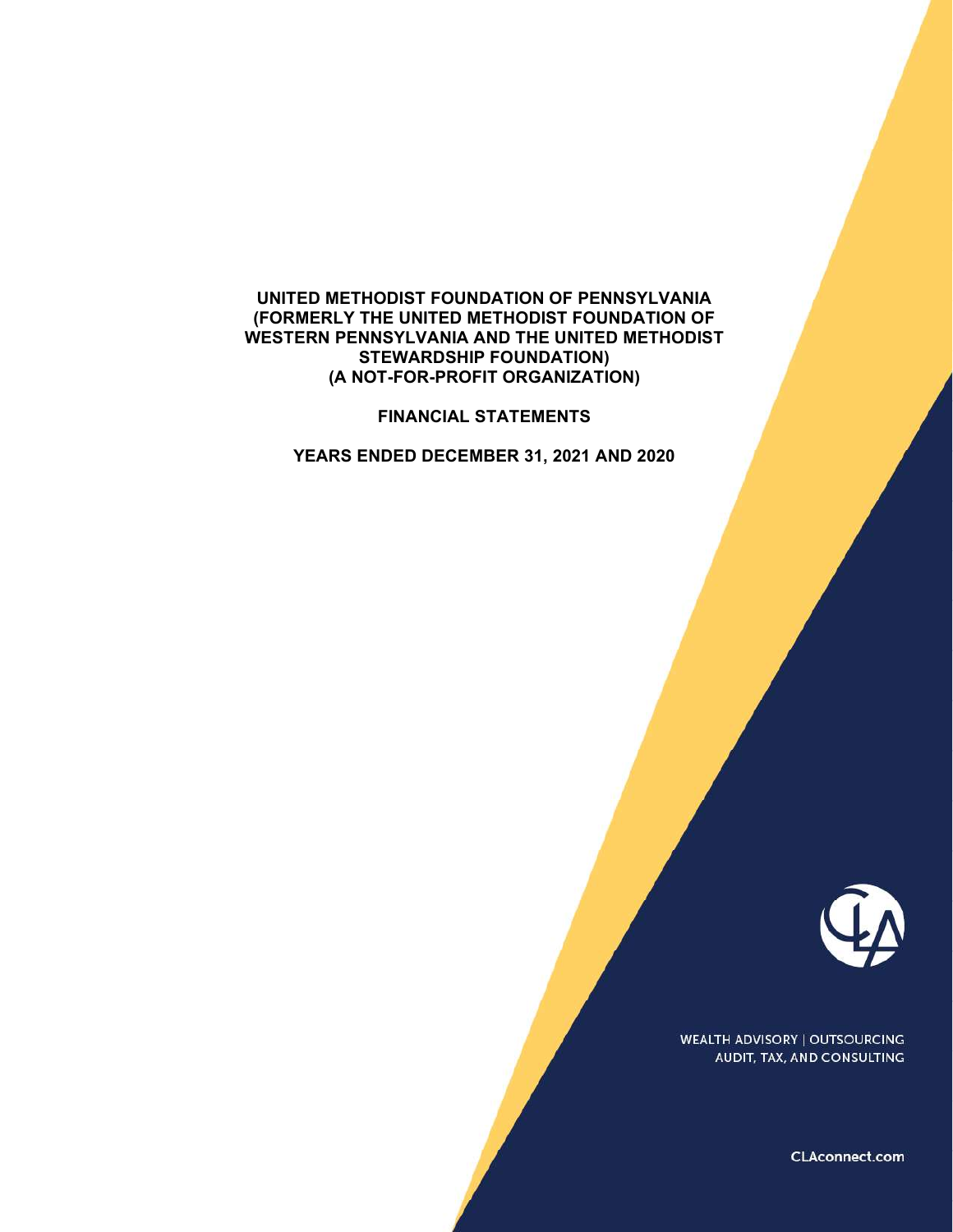## UNITED METHODIST FOUNDATION OF PENNSYLVANIA (A NOT-FOR-PROFIT ORGANIZATION) TABLE OF CONTENTS YEARS ENDED DECEMBER 31, 2021 AND 2020

| <b>INDEPENDENT AUDITORS' REPORT</b>                |   |
|----------------------------------------------------|---|
| <b>FINANCIAL STATEMENTS</b>                        |   |
| <b>STATEMENTS OF FINANCIAL POSITION</b>            | 3 |
| STATEMENTS OF ACTIVITIES AND CHANGES IN NET ASSETS | 4 |
| <b>STATEMENTS OF CASH FLOWS</b>                    | 5 |
| <b>NOTES TO FINANCIAL STATEMENTS</b>               | 6 |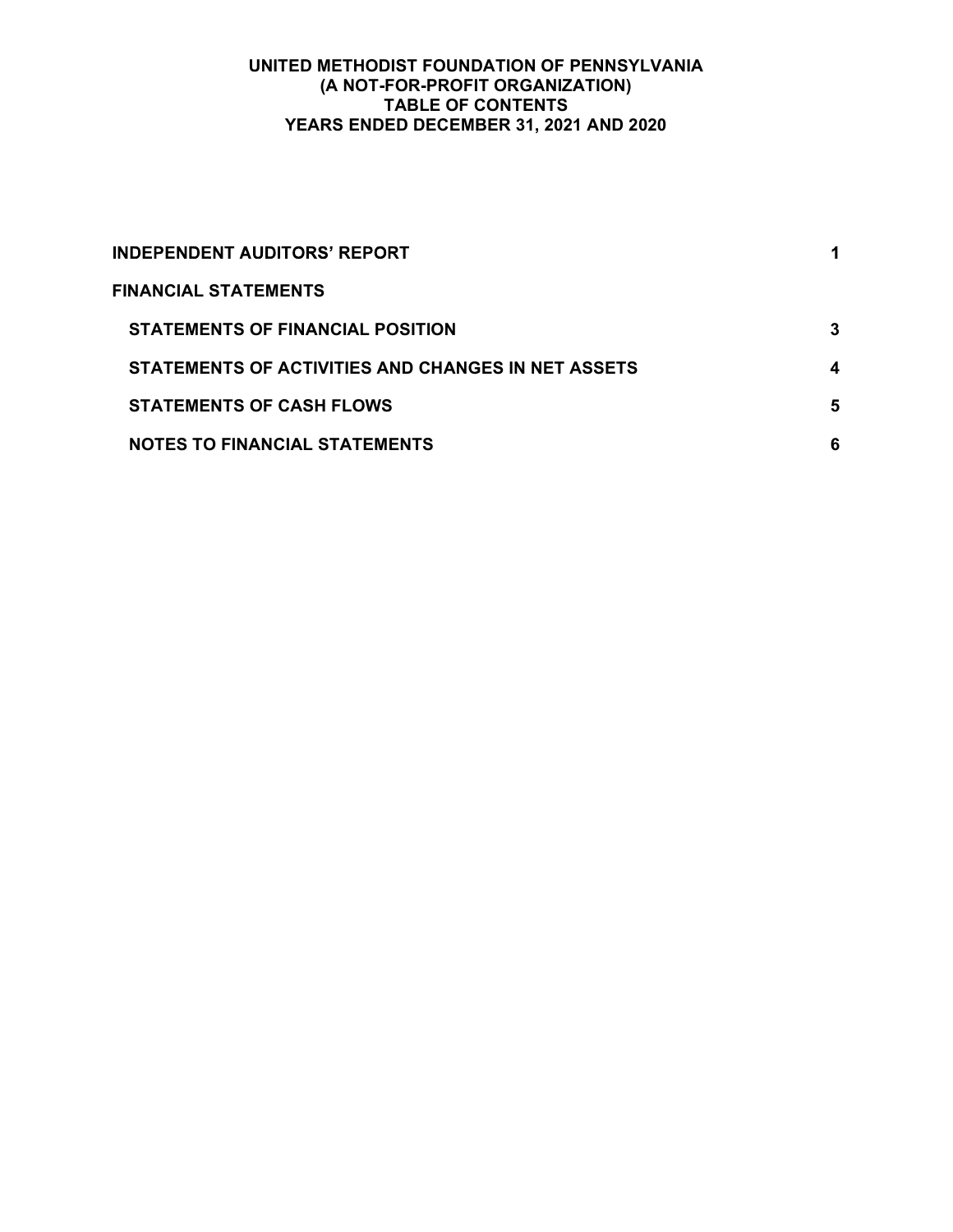

# **INDEPENDENT AUDITORS' REPORT**

Board of Directors United Methodist Foundation of Pennsylvania Pittsburgh, Pennsylvania

## Report on the Audit of the Financial Statements

## **Opinion**

We have audited the accompanying financial statements of the United Methodist Foundation of Pennsylvania, which comprise the statements of financial position as of December 31, 2021 and 2020, and the related statements of activities and changes in net assets, and cash flows for the years then ended, and the related notes to the financial statements.

In our opinion, the financial statements referred to above present fairly, in all material respects, the financial position of the United Methodist Foundation of Pennsylvania as of December 31, 2021 and 2020, and the changes in its net assets and its cash flows for the years then ended in accordance with accounting principles generally accepted in the United States of America.

## Basis for Opinion

We conducted our audits in accordance with auditing standards generally accepted in the United States of America (GAAS). Our responsibilities under those standards are further described in the Auditors' Responsibilities for the Audit of the Financial Statements section of our report. We are required to be independent of the United Methodist Foundation of Pennsylvania and to meet our other ethical responsibilities in accordance with the relevant ethical requirements relating to our audits. We believe that the audit evidence we have obtained is sufficient and appropriate to provide a basis for our audit opinion.

## Responsibilities of Management for the Financial Statements

Management is responsible for the preparation and fair presentation of the financial statements in accordance with accounting principles generally accepted in the United States of America, and for the design, implementation, and maintenance of internal control relevant to the preparation and fair presentation of financial statements that are free from material misstatement, whether due to fraud or error.

In preparing the financial statements, management is required to evaluate whether there are conditions or events, considered in the aggregate, that raise substantial doubt about the United Methodist Foundation of Pennsylvania's ability to continue as a going concern for one year after the date the financial statements are available to be issued.



 CLA is an independent member of Nexia International, a leading, global network of independent accounting and consulting firms. See nexia.com/member-firm-disclaimer for details.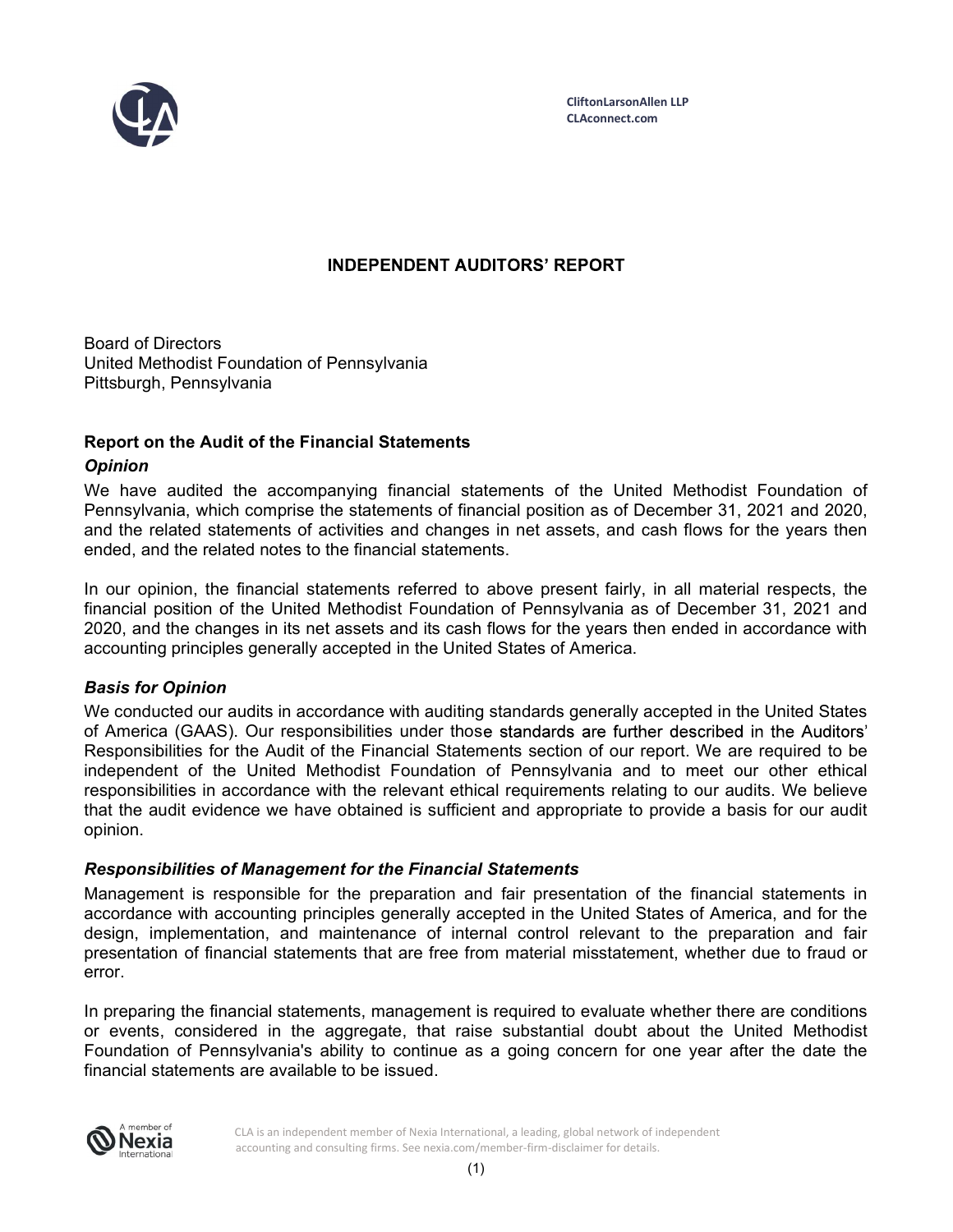# **Auditors' Responsibilities for the Audit of the Financial Statements**

Our objectives are to obtain reasonable assurance about whether the financial statements as a whole are free from material misstatement, whether due to fraud or error, and to issue an auditors' report that includes our opinion. Reasonable assurance is a high level of assurance but is not absolute assurance and therefore is not a guarantee that an audit conducted in accordance with GAAS will always detect a material misstatement when it exists. The risk of not detecting a material misstatement resulting from fraud is higher than for one resulting from error, as fraud may involve collusion, forgery, intentional omissions, misrepresentations, or the override of internal control. Misstatements are considered material if there is a substantial likelihood that, individually or in the aggregate, they would influence the judgment made by a reasonable user based on the financial statements.

In performing an audit in accordance with GAAS, we:

- Exercise professional judgment and maintain professional skepticism throughout the audit.
- Identify and assess the risks of material misstatement of the financial statements, whether due to fraud or error, and design and perform audit procedures responsive to those risks. Such procedures include examining, on a test basis, evidence regarding the amounts and disclosures in the financial statements.
- Obtain an understanding of internal control relevant to the audit in order to design audit procedures that are appropriate in the circumstances, but not for the purpose of expressing an opinion on the effectiveness of United Methodist Foundation of Pennsylvania's internal control. Accordingly, no such opinion is expressed.
- Evaluate the appropriateness of accounting policies used and the reasonableness of significant accounting estimates made by management, as well as evaluate the overall presentation of the financial statements.
- Conclude whether, in our judgment, there are conditions or events, considered in the aggregate, that raise substantial doubt about United Methodist Foundation of Pennsylvania's ability to continue as a going concern for a reasonable period of time.

We are required to communicate with those charged with governance regarding, among other matters, the planned scope and timing of the audit, significant audit findings, and certain internal control related matters that we identified during the audit.

Viifton Larson Allen LLP

CliftonLarsonAllen LLP

Pittsburgh, Pennsylvania May 18, 2022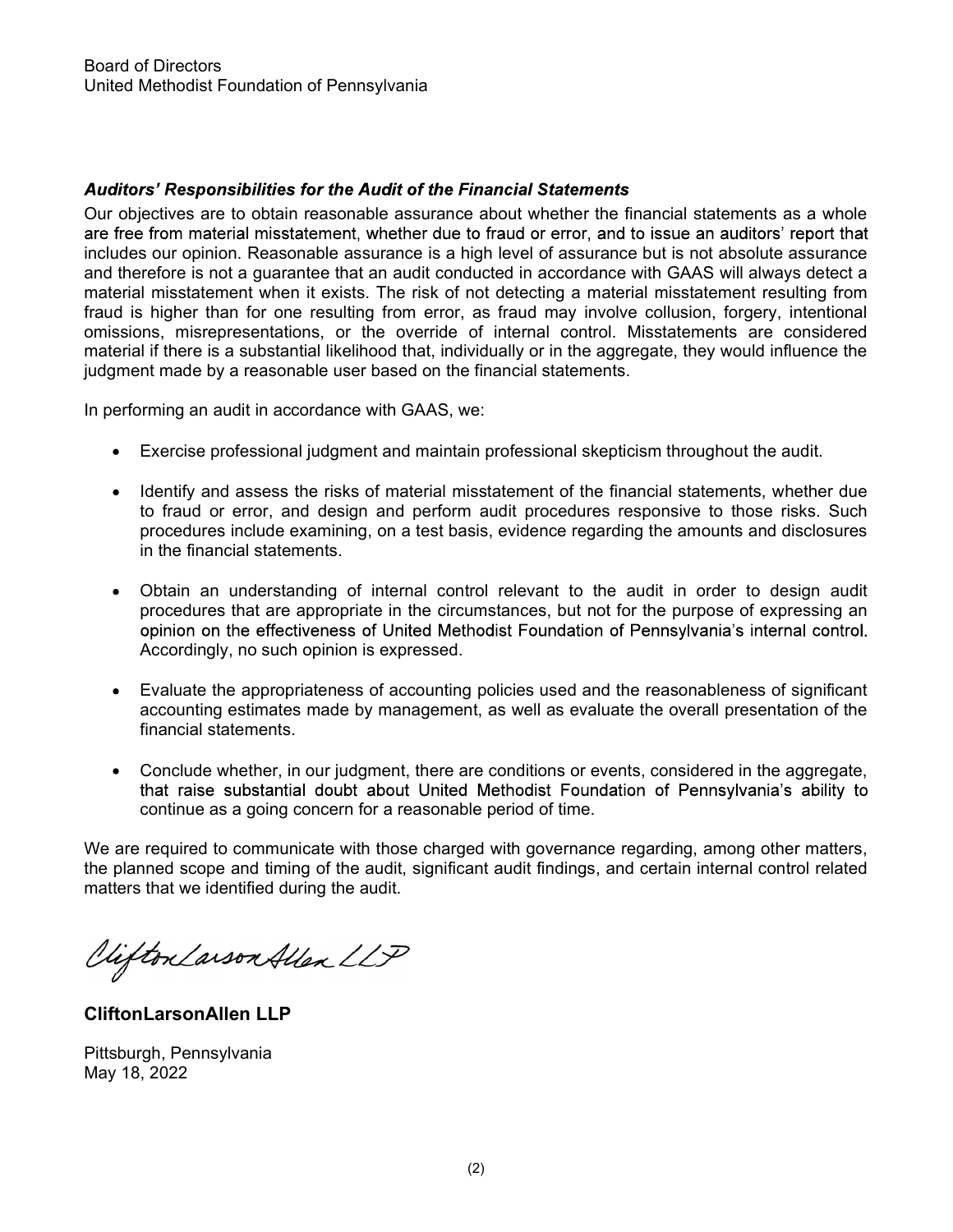| 2021                                                  |     | 2020        |               |
|-------------------------------------------------------|-----|-------------|---------------|
| <b>ASSETS</b>                                         |     |             |               |
| <b>CURRENT ASSETS</b>                                 |     |             |               |
| Cash                                                  | \$  | 892,917     | \$<br>254,115 |
| <b>Prepaid Expenses</b>                               |     | 16,159      | 7,607         |
| <b>Accounts Receivable</b>                            |     |             | 1,692         |
| <b>Current Portion of Mortgages Receivable</b>        |     | 11,015      | 10,544        |
| <b>Total Current Assets</b>                           |     | 920,091     | 273,958       |
| <b>LONG-TERM ASSETS</b>                               |     |             |               |
| Investments, at Fair Value                            |     | 192,781,693 | 132,330,073   |
| Mortgages Receivable, Net of Current Portion          |     | 149,959     | 160,974       |
| Beneficial Interest in Perpetual Trust, at Fair Value |     | 644,820     | 638,649       |
| Property and Equipment, Net                           |     | 234,022     | 255,851       |
| <b>Total Long-Term Assets</b>                         |     | 193,810,494 | 133,385,547   |
| <b>Total Assets</b>                                   | -95 | 194,730,585 | \$133,659,505 |
| <b>LIABILITIES AND NET ASSETS</b>                     |     |             |               |
|                                                       |     |             |               |
| <b>CURRENT LIABILITIES</b>                            |     |             |               |
| Accounts Payable and Accrued Expenses                 | \$  | 141,921     | \$<br>88,299  |
| <b>Distributions Payable</b>                          |     | 777,101     | 746,681       |
| <b>Total Current Liabilities</b>                      |     | 919,022     | 834,980       |
| <b>LONG-TERM LIABILITIES</b>                          |     |             |               |
| <b>Custodial Accounts</b>                             |     | 173,428,299 | 115,038,922   |
| <b>Annuities Payable</b>                              |     | 1,069,937   | 556,112       |
| <b>Total Liabilities</b>                              |     | 175,417,258 | 116,430,014   |
| <b>NET ASSETS</b>                                     |     |             |               |
| <b>Without Donor Restrictions</b>                     |     | 4,209,274   | 3,336,290     |
| <b>With Donor Restrictions</b>                        |     | 15,104,053  | 13,893,201    |
| <b>Total Net Assets</b>                               |     | 19,313,327  | 17,229,491    |
| <b>Total Liabilities and Net Assets</b>               | P.  | 194,730,585 | \$133,659,505 |

See accompanying Notes to Financial Statements.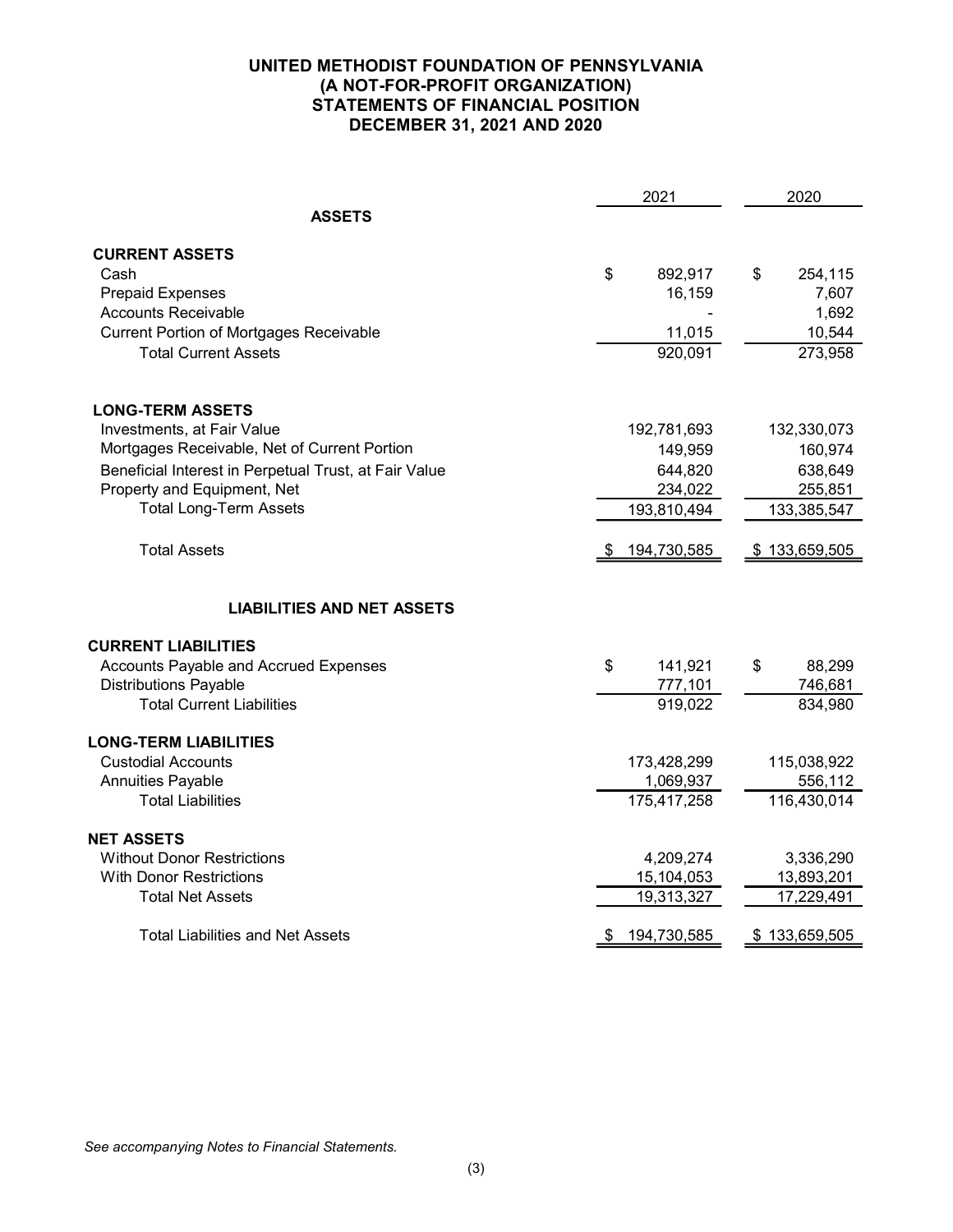|                                                                                      |                                         | 2021                     |                      |                                    | 2020                            |                      |        |
|--------------------------------------------------------------------------------------|-----------------------------------------|--------------------------|----------------------|------------------------------------|---------------------------------|----------------------|--------|
|                                                                                      |                                         |                          |                      |                                    |                                 |                      |        |
|                                                                                      | Without Donor<br><b>Net Assets</b>      | With Donor<br>Net Assets |                      | Without Donor<br><b>Net Assets</b> | With Donor<br><b>Net Assets</b> |                      |        |
|                                                                                      | Restrictions                            | Restrictions             | Total                | Restrictions                       | Restrictions                    | Total                |        |
| REVENUES AND OTHER SUPPORT<br>Investment Income - Total Return                       | 775,245<br>$\mathbf{A} \leftarrow$<br>↔ | 595,947<br>↔             | 5,371,192            | 4,590,392<br>↔                     | 475,567<br>↔                    | 5,065,959<br>↔       |        |
| Administrative Fees                                                                  | 140,810                                 |                          | 1,140,810            | 889,776                            |                                 | 889,776              |        |
| Program Revenue<br>Contributions                                                     | 5,750<br>793,258                        | 73,458                   | 5,750<br>866,716     | 4,080                              | 161,600                         | 161,600              | 4,080  |
| Other Income                                                                         | 7,615                                   |                          | 7,615                | 45,100                             |                                 |                      | 45,100 |
| Total Revenues and Other Support                                                     | 722,678<br>$\ddot{\circ}$               | 669,405                  | 7,392,083            | 5,529,348                          | 637,167                         | 6,166,515            |        |
| EXPENSES AND LOSSES                                                                  |                                         |                          |                      |                                    |                                 |                      |        |
| Distribution of Investment Income and Principal<br>Operating - Salaries and Benefits | 462,443<br>4,631,432                    |                          | 462,443<br>4,631,432 | 4,471,873<br>442,547               |                                 | 4,471,873<br>442,547 |        |
| Operating - Other                                                                    | 302,636                                 |                          |                      | 224,774                            |                                 | 224,774              |        |
| Grant Program                                                                        | 887,839                                 |                          | 887,839<br>302,636   | 470,061                            |                                 | 470,061              |        |
| Depreciation                                                                         | 21,829                                  |                          | 21,829               | 21,829                             |                                 |                      | 21,829 |
| Net Assets Released from Restrictions                                                | (365, 653)                              | 365,653                  |                      | (274, 441)                         | 274,441                         |                      |        |
| Total Expenses and Losses                                                            | 5,940,526                               | 365,653                  | 6,306,179            | 5,356,643                          | 274,441                         | 5,631,084            |        |
| INCREASE IN NET ASSETS BEFORE<br>UNREALIZED GAIN                                     | 782,152                                 | 303,752                  | 1,085,904            | 172,705                            | 362,726                         | 535,431              |        |
| Unrealized Gain on Owned Investments                                                 | 90,832                                  | 907,100                  | 997,932              | 139,825                            | 1,159,944                       | 1,299,769            |        |
| INCREASE IN NET ASSETS                                                               | 872,984                                 | 1,210,852                | 2,083,836            | 312,530                            | 1,522,670                       | 1,835,200            |        |
| Net Assets - Beginning of Year                                                       | 336,290<br>ကါ                           | 13,893,201               | 17,229,491           | 3,023,760                          | 12,370,531                      | 15,394,291           |        |
| NET ASSETS - END OF YEAR                                                             | 209,274<br>4                            | 15,104,053<br>⇔∥         | 19,313,327<br>∾∣     | 3,336,290<br>↮                     | 13,893,201<br>⇔∥                | 17,229,491<br>জ∣     |        |
|                                                                                      |                                         |                          |                      |                                    |                                 |                      |        |
|                                                                                      |                                         |                          |                      |                                    |                                 |                      |        |
| See accompanying Notes to Financial Statements.                                      |                                         |                          |                      |                                    |                                 |                      |        |
|                                                                                      |                                         | $\widehat{t}$            |                      |                                    |                                 |                      |        |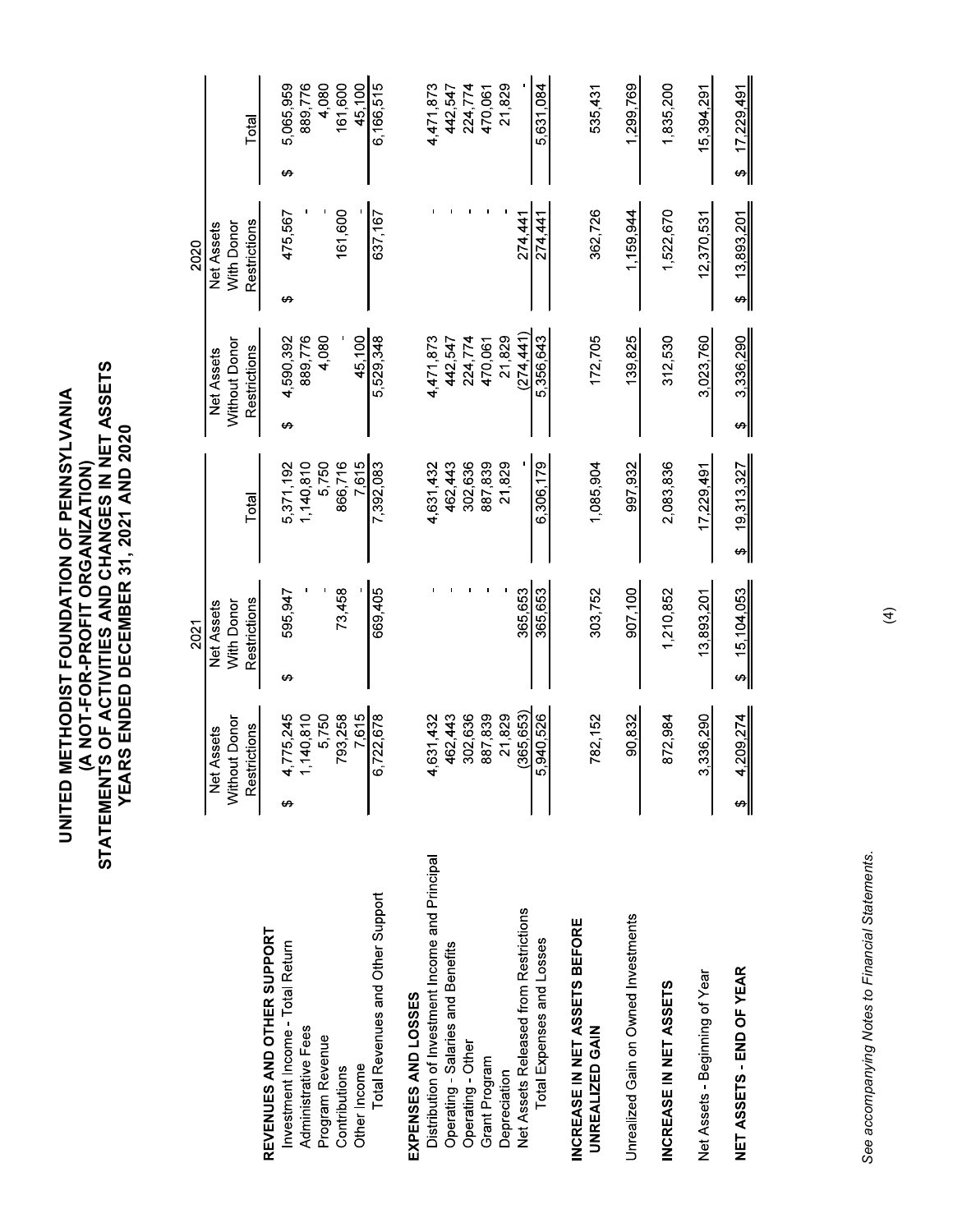## UNITED METHODIST FOUNDATION OF PENNSYLVANIA (A NOT-FOR-PROFIT ORGANIZATION) STATEMENTS OF CASH FLOWS YEARS ENDED DECEMBER 31, 2021 AND 2020

|                                                                                 |    | 2021                  | 2020                      |
|---------------------------------------------------------------------------------|----|-----------------------|---------------------------|
| <b>CASH FLOWS FROM OPERATING ACTIVITIES</b>                                     |    |                       |                           |
| <b>Change in Net Assets</b>                                                     | S  | 2,083,836             | \$<br>1,835,200           |
| Adjustments to Reconcile Change in Net Assets to Net                            |    |                       |                           |
| Cash Provided by Operating Activities:                                          |    |                       |                           |
| Depreciation<br>Unrealized Gain on Owned Investments                            |    | 21,829                | 21,829                    |
| <b>Contributions Restricted for Endowment</b>                                   |    | (997, 932)<br>(5,200) | (1,299,769)<br>(160, 600) |
| Inherent Consideration Related to Business Combination                          |    | (798, 013)            |                           |
| (Increase) Decrease in Assets:                                                  |    |                       |                           |
| <b>Prepaid Expenses</b>                                                         |    | (7, 977)              | (4,316)                   |
| <b>Accounts Receivable</b>                                                      |    | 1,692                 | 1,720                     |
| Increase (Decrease) in Liabilities:                                             |    |                       |                           |
| Accounts Payable & Accrued Expenses                                             |    | 15,160                | (37, 458)                 |
| Net Cash Provided by Operating Activities                                       |    | 313,395               | 356,606                   |
|                                                                                 |    |                       |                           |
| <b>CASH FLOWS FROM INVESTING ACTIVITIES</b>                                     |    |                       |                           |
| Principal Payments on Mortgages Receivable                                      |    | 10,544                | 10,093                    |
| Increase (Decrease) in Distributions Payable                                    |    | 30,420                | (151, 201)                |
| Investment Income - Adjustment to Total Return                                  |    | 322,214               | (718, 609)                |
| <b>Purchases of Foundation Investments</b>                                      |    | (72, 708)             | (160, 600)                |
| Cash and Investments Held as Custodian                                          |    | (7,076,255)           | (10, 569, 213)            |
| <b>Custodial Accounts</b>                                                       |    | 7,141,365             | 10,556,748                |
| <b>Annuities Payable</b><br>Cash Acquired in Business Combination               |    | (65, 110)<br>29,737   | 12,465                    |
| Net Cash Provided (Used) by Investing Activities                                |    | 320,207               | (1,020,317)               |
|                                                                                 |    |                       |                           |
| <b>CASH FLOWS FROM FINANCING ACTIVITIES</b>                                     |    |                       |                           |
| Proceeds from Contributions Restricted for:                                     |    |                       |                           |
| <b>Investment in Endowment</b>                                                  |    | 5,200                 | 160,600                   |
| Net Cash Provided by Financing Activities                                       |    | 5,200                 | 160,600                   |
| INCREASE (DECREASE) IN CASH AND CASH EQUIVALENTS                                |    | 638,802               | (503, 111)                |
| Cash and Cash Equivalents - Beginning of Year                                   |    | 254,115               | 757,226                   |
| <b>CASH AND CASH EQUIVALENTS - END OF YEAR</b>                                  | \$ | 892.917               | \$<br>254.115             |
| SUPPLEMENTAL DISCLOSURE OF NONCASH INVESTING<br><b>AND FINANCING ACTIVITIES</b> |    |                       |                           |
| <b>Combination of Business Assets:</b>                                          |    |                       |                           |
| Investments                                                                     | \$ | (52, 633, 110)        | \$                        |
| <b>Prepaid Expenses</b>                                                         |    | (575)                 |                           |
| Accounts Payable and Accrued Expenses                                           |    | 38,462                |                           |
| <b>Custodial Accounts Payable</b>                                               |    | 51,248,012            |                           |
| <b>Annuities Payable</b>                                                        |    | 578,935               |                           |
| Assets and Liabilities Acquired in Business Combination,                        |    |                       |                           |
| Net of Cash                                                                     | \$ | (768,276)             | \$                        |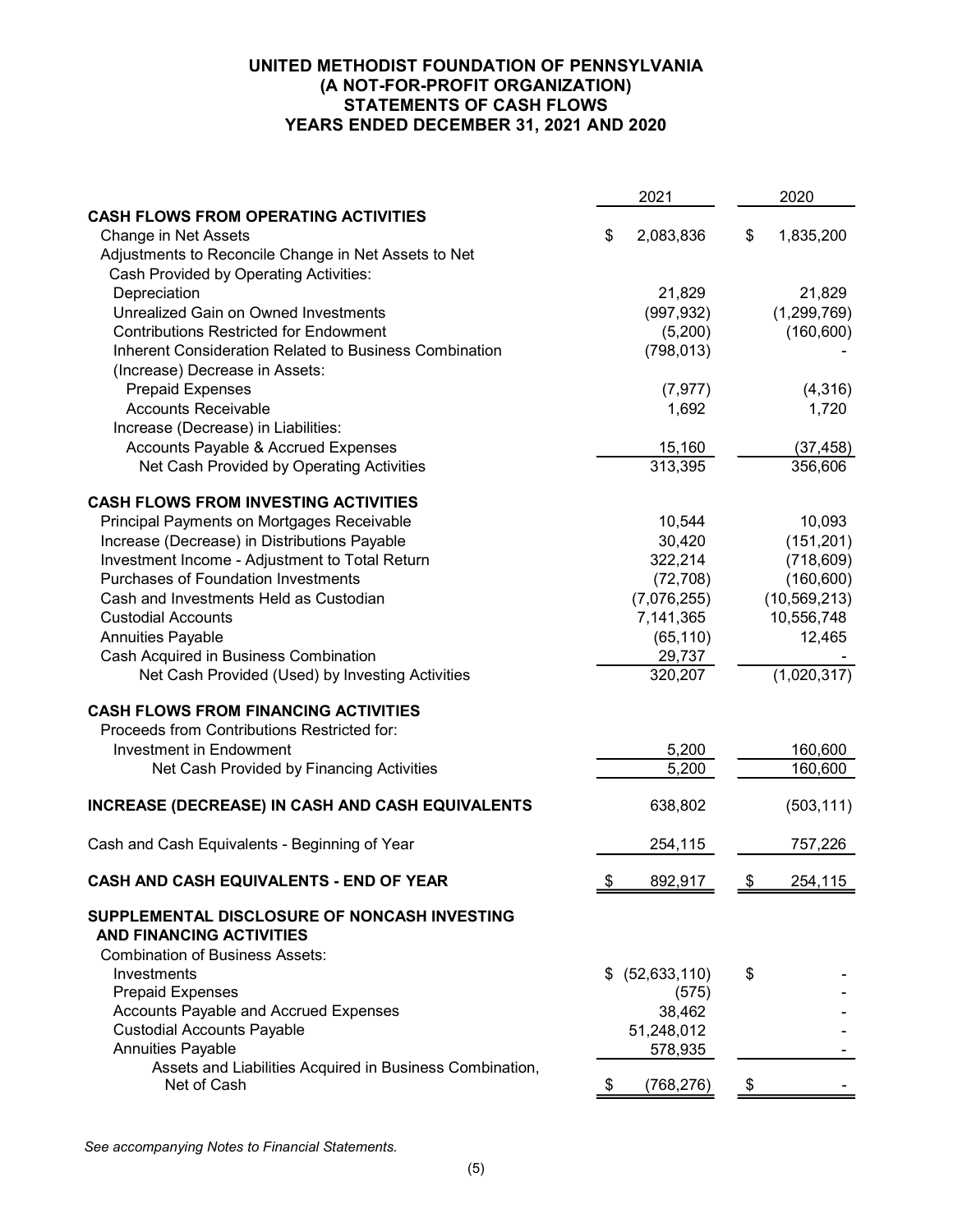## NOTE 1 ORGANIZATION, ACTIVITIES, AND OPERATIONS

The United Methodist Foundation of Pennsylvania provides, to individuals and organizations, appropriate opportunities to fund ministries undertaken in the name of Jesus Christ. This is accomplished by:

- Providing integrated educational programs and services of a financial nature that are based on the principles of Christian Stewardship.
- Providing services consistent with the Social Creed of the United Methodist Church for the development and administration of endowment funds.
- Providing individual consultation to donors as to planned giving opportunities available to accomplish their desired philanthropic goals.

These purposes are carried out by providing for the receipt, management, investment, reinvestment, and distribution of gifts, devices, bequests, and endowments.

To carry out these purposes more effectively, and to increase the geographic scope of its services, on October 1, 2021, the United Methodist Foundation of Western Pennsylvania (UMFWPA) and the United Methodist Stewardship Foundation (UMSF) combined to form the United Methodist Foundation of Pennsylvania (the Foundation) (see Note 3).

The Foundation is a nonprofit corporation servicing the Western Pennsylvania Conference (WPA Conference) and Susquehanna Area Conference (SA Conference) of the United Methodist Church (Conferences).

A brief description of the various fund groups maintained by the Foundation and their nature and purpose follows:

#### Custodial Accounts and Annuities Payable

Custodial accounts and annuities payable represent funds invested for a temporary or indefinite period. The owners and/or beneficiaries of these funds must be United Methodist related organizations. These funds are reported as liabilities of the Foundation.

Custodial accounts may be subject to restrictions which require that the principal be invested in perpetuity and which specify the use of the income. Within custodial accounts the Foundation carries life insurance policies at current cash surrender values.

The Foundation administers gift annuities for the benefit of United Methodist related organizations, which stipulate that periodic payments be made from the gift to designated persons for the life of those persons. Upon receipt of the gift, the Foundation calculates the actuarial present value of the periodic payments and records this portion of the gift as annuities payable. The remaining amount of the gift, payable to the United Methodist related organization upon the death of the annuitant, is also included in Annuities Payable.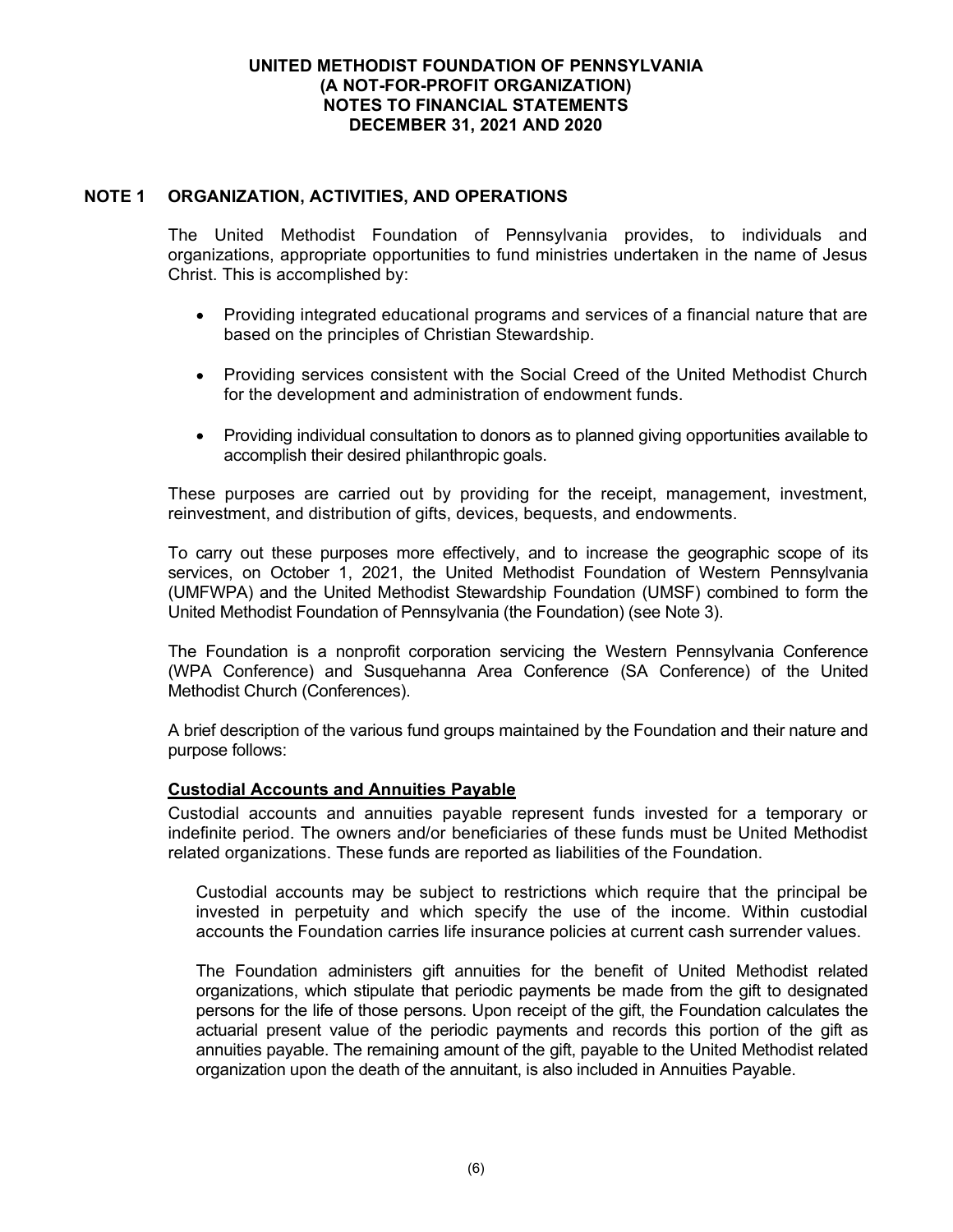## NOTE 1 ORGANIZATION, ACTIVITIES, AND OPERATIONS (CONTINUED)

#### Custodial Accounts and Annuities Payable (Continued)

In 2019, after a review of the annuity program, the Board of Directors (the Board) determined that the Foundation will no longer enter into new annuity contracts. Existing contracts will be administered until the death of the annuitant and the transfer of the remaining assets to the beneficiary.

The Foundation also accepts contributions in the form of charitable remainder annuity trusts and unitrusts. These are treated in a manner similar to the gift annuities, except that the amount of the periodic payment to the beneficiary may be recomputed annually and may be limited to the distribution of actual net income earned. At the end of the trust term, or upon the death of the beneficiary, any remaining balance is paid to the contributor's designated charitable remaindermen.

## Net Assets Without Donor Restrictions

Net assets without donor restrictions (Note 10) represent funds that are available to support the Foundation's operations and programs as directed by the Board.

## Net Assets With Donor Restrictions

Net assets with donor restrictions (Note 11) represent funds that are available to support the Foundation's operations and programs as directed by the donor.

#### Investment Funds and Pools

The Core Balanced Fund provides for current income as well as long-term growth consistent with the conservation of principal. It invests in domestic and international stocks and bonds with a modest cash position for liquidity, with a target mix of 60% equities and 40% fixed income investments and may invest in alternative strategies as permitted within the Foundation's Statement of Investment Policy and Objectives (the Investment Policy).

Distributions of income from the Core Balanced Fund are calculated using a total return approach, which allows for the inclusion of capital appreciation/depreciation along with interest, dividends, and realized gains/losses in calculating the amount to be distributed. Under the total return method, a distribution percentage is determined by the Board, based in part on advice from the Foundation's Independent Outsourced Investment Office, as of the end of each calendar year. Such percentages by law must be between 2% and 7%.

The percentage selected (4.25% for 2021 and 2020), is then applied to the average unit value over the past 12 quarters to determine the fixed distribution amount for the following year. As a result, trends in investment income distributed do not necessarily follow movements in the market value of the underlying investments.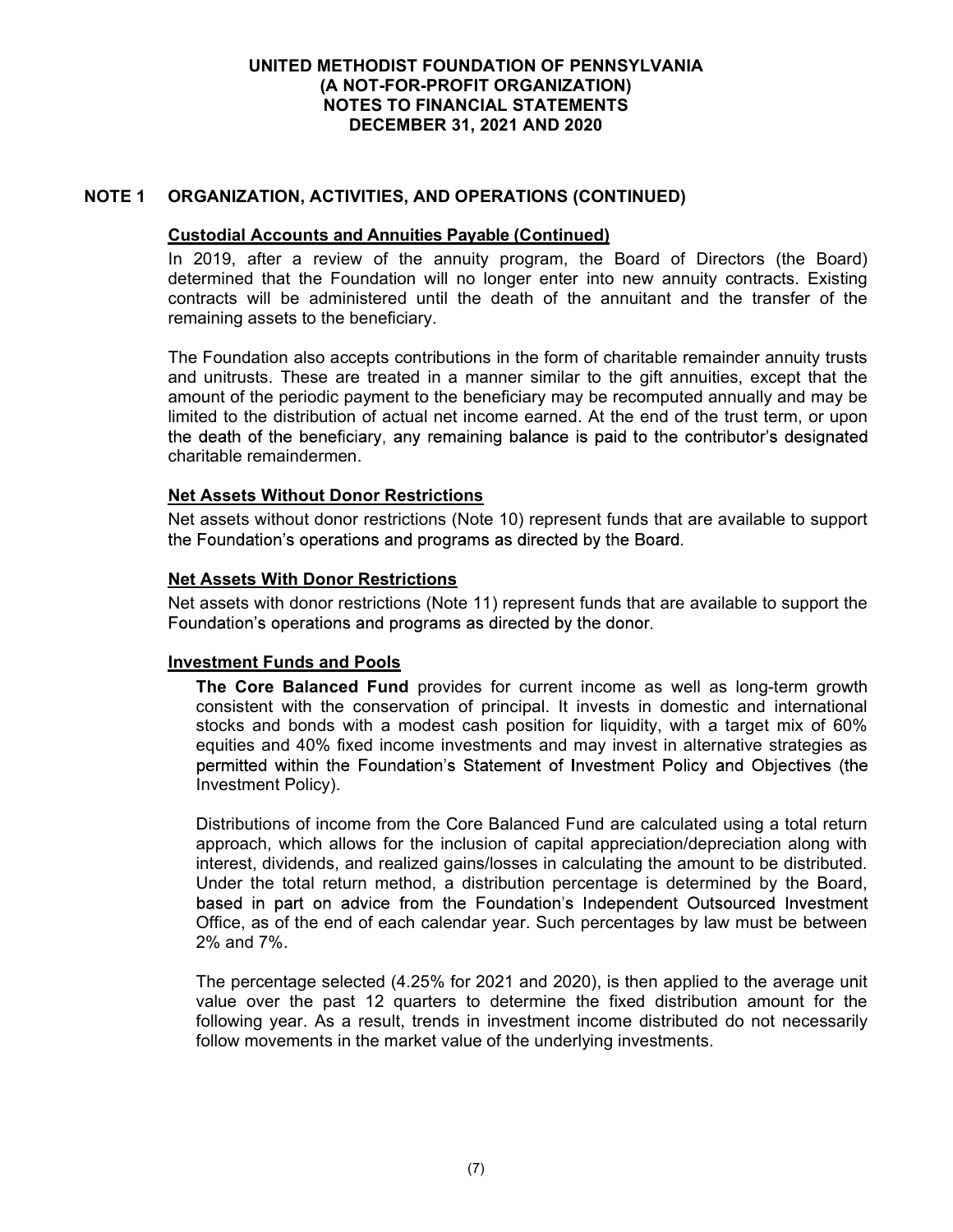## NOTE 1 ORGANIZATION, ACTIVITIES, AND OPERATIONS (CONTINUED)

#### Investment Funds and Pools (Continued)

Unit values are net of broker fees and commissions, investment advisor fees and administrative service charges. Investment income is distributed on a pro rata basis to the unit holders as of the last day of each calendar quarter (March 31, June 30, September 30, December 31) and may be immediately reinvested by the unit holders. The valuation of the fund is performed daily.

The Aggressive Fund provides for long-term growth with a modest level of current income. It invests in domestic and international stocks and bonds with a target mix of 80% equities and 20% fixed income investments and may invest in alternative strategies as permitted within the Investment Policy. There are no regular distributions from the Aggressive Fund. The valuation of the fund is performed daily.

The Income and Growth Fund provides for current income with a moderate level of long-term growth. It invests in domestic and international stocks and bonds, with a target mix of 20% equities and 80% fixed income investments and may invest in alternative strategies as permitted within the Investment Policy. There are no regular distributions from the Income and Growth Fund. The valuation of the fund is performed daily.

The Equity, Fixed, and Cash Pools, acquired in the combination with UMSF, provide for a mixture of current income and long-term growth. The pools invest in a mixture of domestic and international stocks and bonds with a modest cash position for liquidity. The pools are managed pursuant to UMSF's Statement of Investment Policy and Objectives. Income distributions vary by account holder, with the Board setting a default total return of 4% in the absence of a specific election by the account holder.

## NOTE 2 SUMMARY OF SIGNIFICANT ACCOUNTING POLICIES

#### Basis of Accounting

These financial statements have been prepared in accordance with accounting principles generally accepted in the United States of America (GAAP), which involve the application of accrual accounting.

#### Basis of Presentation

Net assets and related revenues, expenses, gains and losses are classified based on the existence or absence of donor-imposed restrictions. Accordingly, net assets and changes therein are classified and reported as follows:

Net Assets Without Donor Restrictions - Net assets available for use in the Foundation's general operations and not subject to donor (or certain grantor) restrictions. The Board has designated, from net assets without donor restrictions, certain net assets for operating reserves and Board-designated endowments (see Note 10).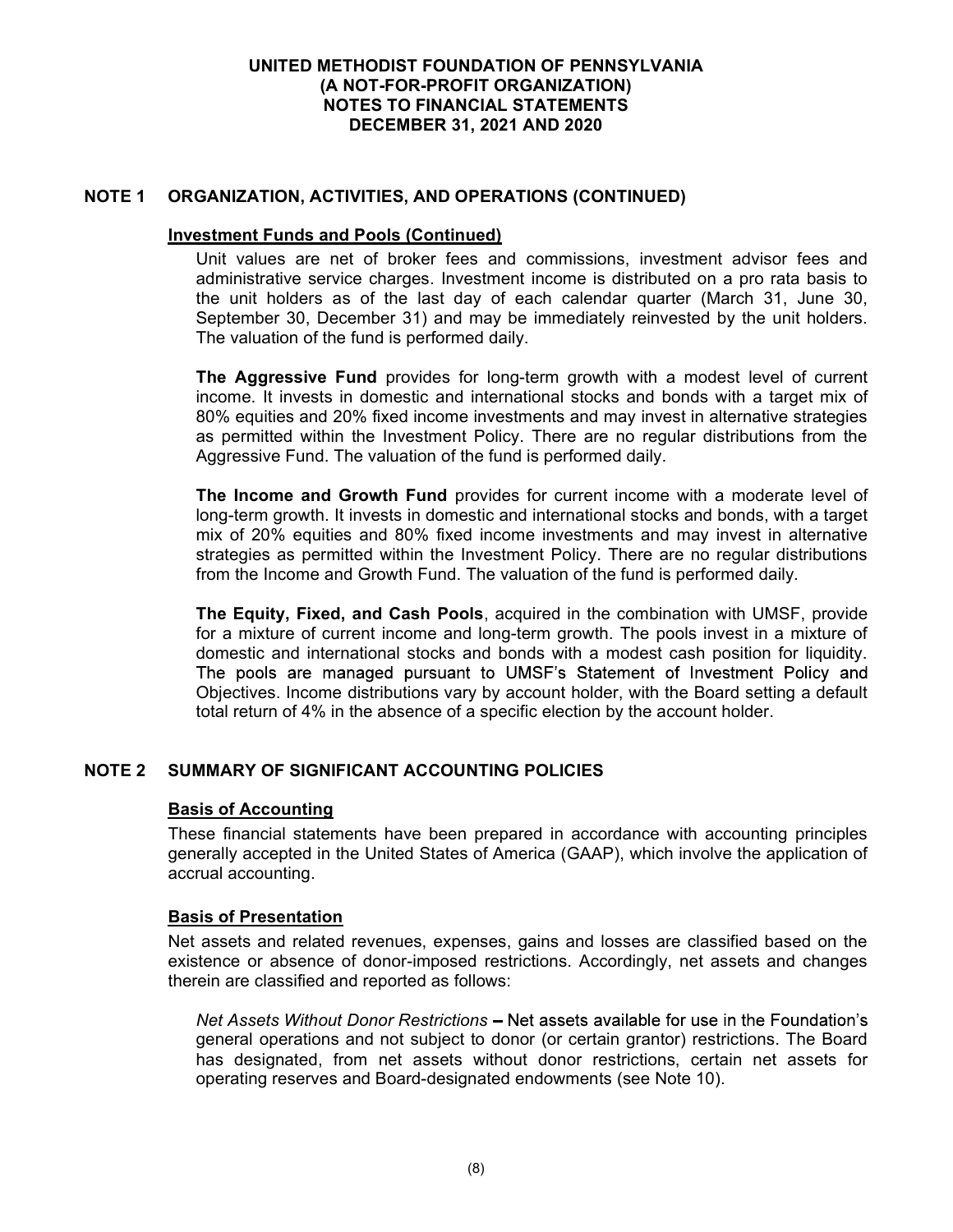## NOTE 2 SUMMARY OF SIGNIFICANT ACCOUNTING POLICIES (CONTINUED)

## Basis of Presentation (Continued)

Net Assets With Donor Restrictions - Net assets subject to donor (or certain grantor) restrictions. Some donor restrictions are temporary in nature, such as those that will be met by the passage of time or other events specified by the donor. Other donor restrictions are perpetual in nature, where the donor stipulates that resources be maintained in perpetuity. Gifts of long-lived assets and gifts of cash restricted for the acquisition of long-lived assets are recognized as revenue when the assets are placed in service. Donor restrictions are released when a restriction expires, that is, when the stipulated time has elapsed, when the stipulated purpose for which the resource was restricted has been fulfilled, or both (see Note 11).

#### Use of Estimates

The preparation of financial statements in conformity with accounting principles generally accepted in the United States of America requires management to make estimates and assumptions that affect the reported amounts of certain assets and liabilities and disclosure of contingent assets and liabilities at the date of the financial statements and the reported amounts of revenues and expenses during the reporting periods. Actual results could differ from those estimates.

#### Cash

The Foundation maintains its cash in bank deposit accounts which, at times, may exceed federally insured limits.

#### **Investments**

The Foundation carries investments in money market funds and marketable securities. As required by ASC Topic 958, the Foundation records its marketable securities with readily determinable fair values and all investments in debt securities at fair value. Unrealized gains and losses are included in the statement of activities and changes in net assets.

Investment income and gains restricted by donors are reported as increases in net assets without donor restriction if the restrictions are met in the reporting period in which the income and gains are recognized.

It is the Foundation's intent to hold these investments for the long term. As such, they are reported as Long-Term Assets on the Statements of Financial Position.

#### Mortgages Receivable

The Foundation occasionally holds mortgage-securing loans made to the Conferences and the Executive Director of the Foundation (the Executive Director). Loans are made at rates and other terms which the Board believes approximate market rates and terms, are not being underwritten for secondary market purposes, and are held to maturity unless prepaid by the borrower. The Foundation limits its investments in such loans to a small percentage of assets. Mortgages receivable are recorded at net realizable value and are collateralized by the underlying property. Accounts are written off when they are determined to be uncollectible based upon management's assessment of individual accounts.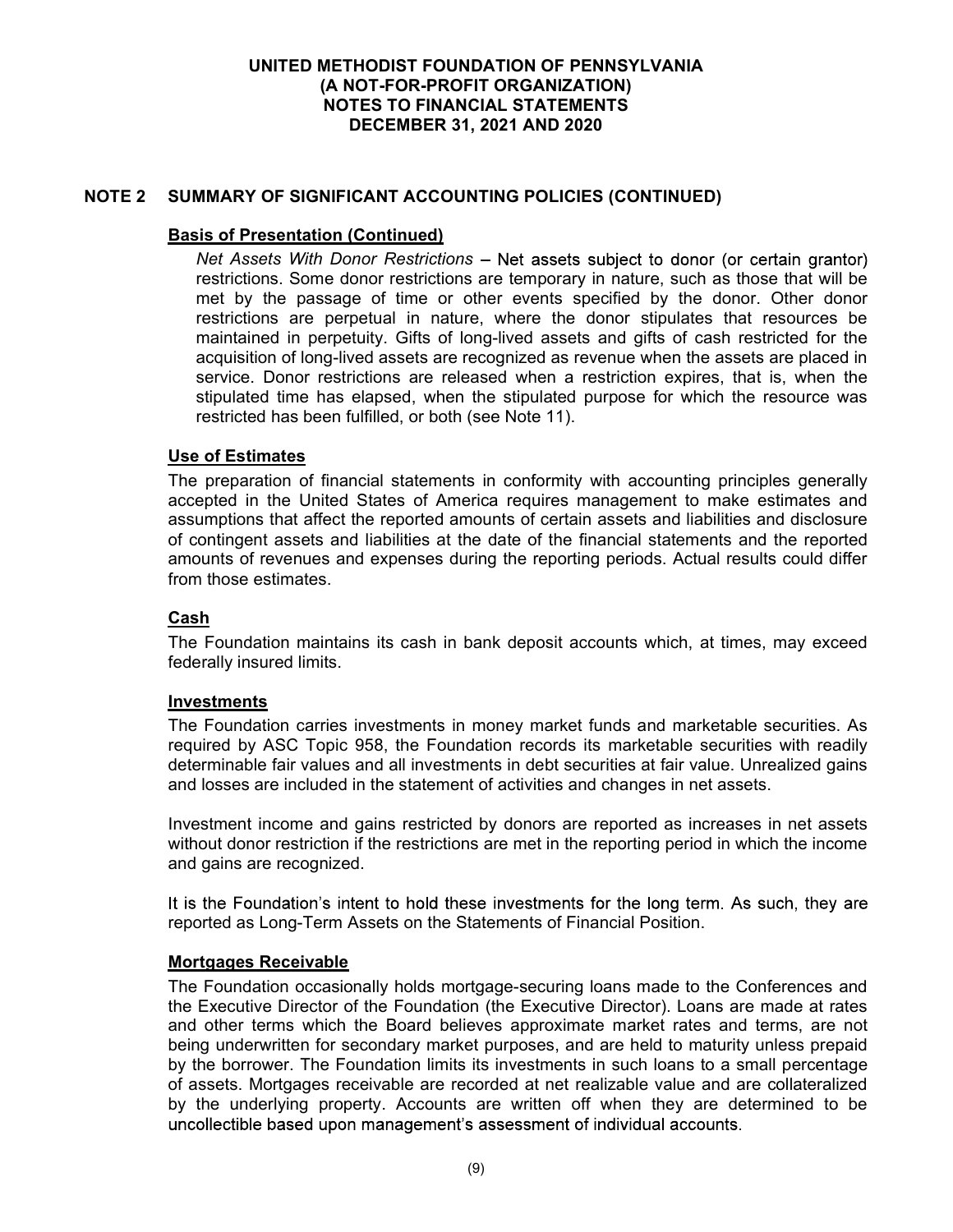## NOTE 2 SUMMARY OF SIGNIFICANT ACCOUNTING POLICIES (CONTINUED)

### Mortgages Receivable (Continued)

As of December 31, 2021 and 2020, management has assessed that an allowance for credit losses was not necessary as all accounts are current and considered to be collectible.

#### Property and Equipment

Property and equipment are recorded at cost. Depreciation is computed using the straightline method over the estimated useful lives of the assets. Gains or losses resulting from the retirement or other disposition of assets are included in income. Expenditures for major renewals and improvements that extend the useful lives of the assets are capitalized. Expenditures for maintenance and repairs are charged to expense as incurred.

The Foundation's policy is to capitalize items of property and equipment with a cost in excess of \$1,000. Property and equipment are reported net of accumulated depreciation.

## Custodial Accounts

The Foundation holds and manages investments which belong to the Conferences and various United Methodist churches, institutions and agencies. These amounts have been reported as a liability for amounts held for others in accordance with ASC Topic 958. ASC Topic 958 established standards for transactions in which an entity (the donor) makes a contribution by transferring assets to a nonprofit organization or charitable trust (the recipient organization). The recipient organization accepts the assets from the donor and agrees to use those assets on behalf of, or transfer those assets, or the return on investment of those assets, or both to another entity (the beneficiary) that is specified by the donor.

#### Income Taxes

The Foundation operates as a tax-exempt organization under Section 501(c)(3) of the Internal Revenue Code (IRC) and therefore has made no provision for any federal income tax expense. The Foundation has been classified as an organization that is not a private foundation under Section 509(a)(3) of the IRC and operates as a 509(a)(3)(B)(i) supporting organization. The Foundation is also exempt from Pennsylvania income taxes.

The Foundation follows the income tax standard for uncertain tax positions. This standard prescribes a recognition threshold and measurement principle for the financial statement recognition and measurement of tax positions taken or expected to be taken on a tax return that are not certain to be realized. As a result of the application of the income tax standard and in light of its tax-exempt status, the Foundation evaluated its tax positions and determined it had no uncertain tax positions as of December 31, 2021 and 2020.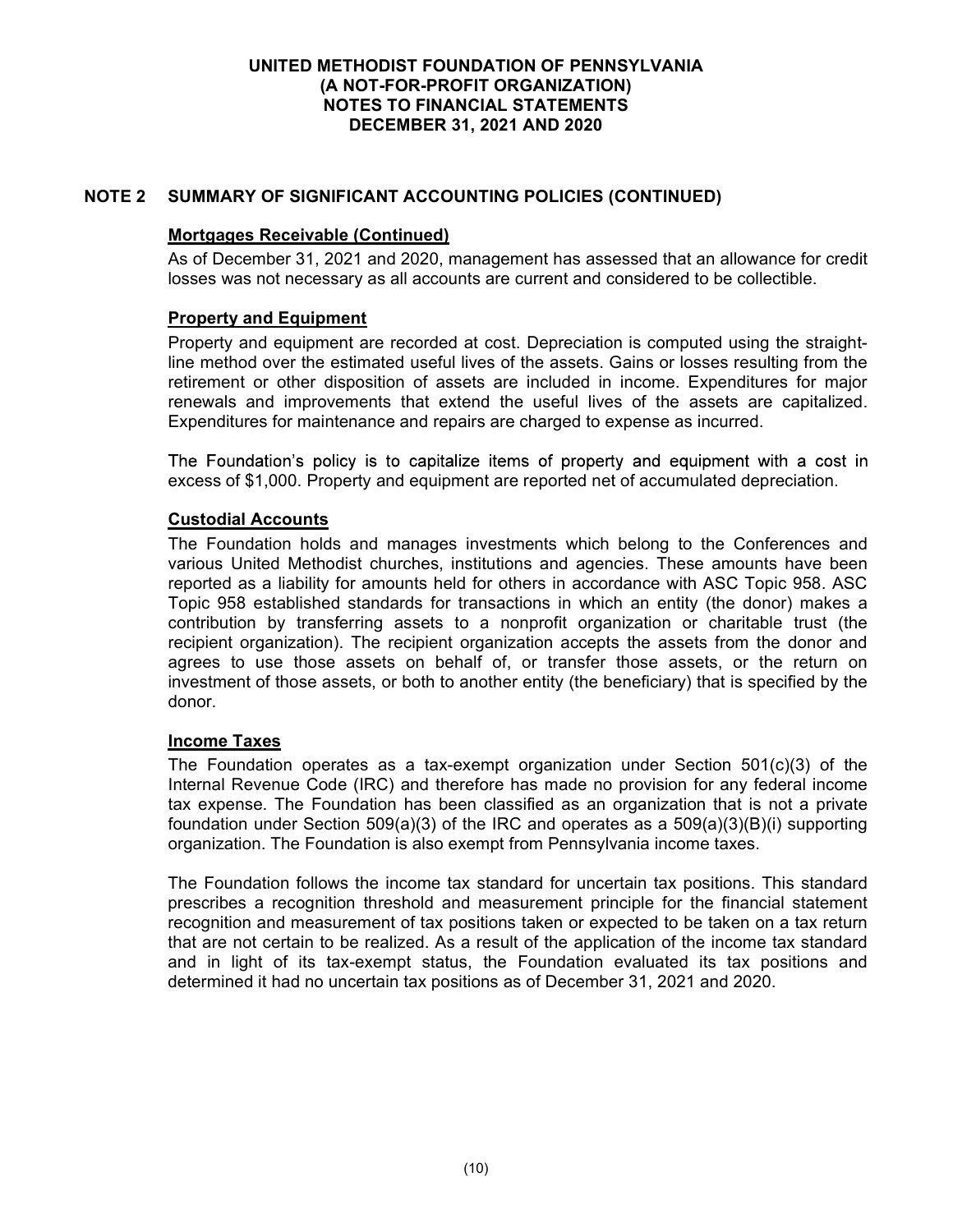## NOTE 2 SUMMARY OF SIGNIFICANT ACCOUNTING POLICIES (CONTINUED)

### Revenue Recognition

#### **Contributions**

Contributions are recognized when the Foundation receives an unconditional promise to give. Contributions that are restricted by the donor may be reported as increases in net assets without donor restrictions, if the restrictions expire in the fiscal year in which the contributions are recognized. All other donor-restricted contributions are reported as increases in net assets with donor restrictions depending on the nature of the restrictions.

When a restriction expires, net assets with donor restrictions are reclassified to net assets without donor restrictions and reported in the statement of activities as net assets released from restrictions. Conditional promises to give - that is, those with a measurable performance or other barrier and a right of return - are not recognized until the conations on which they depend have been met.

#### Administrative Fees

The Foundation charges an administrative fee to account holders based on a percentage of assets held in the Foundation's investment funds. The administrative fee is assessed and collected monthly or quarterly depending on the investment fund and is recognized as income as it is assessed.

#### Donated Services

No amounts have been reflected in the financial statements for donated services. The Foundation pays for services requiring specific expertise.

#### Functional Expenses

The costs of program and supporting services activities have been summarized on a natural classification basis in the statements of activities and changes in net assets. Note 14 presents the natural classification detail of expenses by function. Accordingly, certain costs have been allocated among the programs and supporting services benefited.

#### Subsequent Events

Management's practice is to evaluate subsequent events through the date for which their approval regarding the issuance of the financial statements is granted. Subsequent events were evaluated through May 18, 2022, which is the date the financial statements were available to be issued.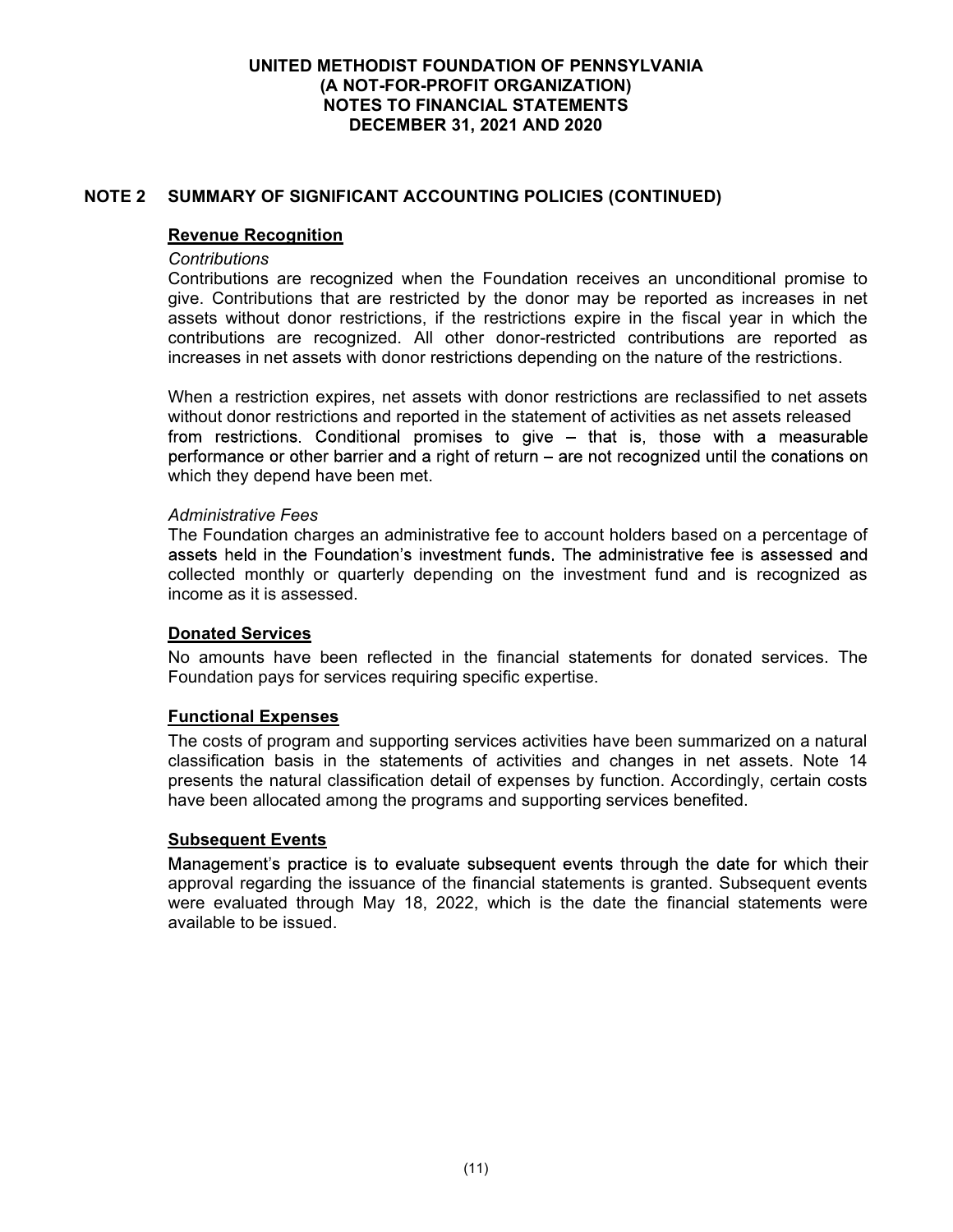### NOTE 3 BUSINESS COMBINATION

On October 1, 2021, the UMFWPA combined with UMSF for the purpose of increasing the effectiveness and geographic scope of services of the Foundation.

The following table summarizes the estimated fair values of the assets acquired and liabilities assumed at the date of combination:

| <b>Consideration Paid</b>                                                      |   |                |
|--------------------------------------------------------------------------------|---|----------------|
| Recognized Amounts of Identifiable Assets Acquired<br>and Liabilities Assumed: |   |                |
| Cash and Cash Equivalents                                                      | S | 29,737         |
| Investments                                                                    |   | 52,633,110     |
| <b>Prepaid Expenses</b>                                                        |   | 575            |
| Accounts Payable and Accrued Expenses                                          |   | (38, 462)      |
| <b>Annuities Payable</b>                                                       |   | (578, 935)     |
| <b>Custodial Accounts Payable</b>                                              |   | (51, 248, 012) |
| <b>Total Identifiable Net Assets</b>                                           |   | 798,013        |
| Inherent Contribution Received                                                 |   | (798.013)      |

On the Statement of Activities and Changes in Net Assets, the inherent contribution received is recorded in contributions as the excess of fair value of net assets acquired over consideration paid in the combination of UMSF and UMFWPA and increases net assets without donor restrictions by \$791,599 (see Note 10), and net assets with donor restrictions by \$6,414 (see Note 11).

## NOTE 4 LIQUIDITY AND AVAILABILITY OF FINANCIAL ASSETS

Financial assets available for general expenditure, that is, without donor or other restrictions limiting their use, within one year of the statement of financial position date, comprise the following:

|                                                  | 2021          | 2020          |
|--------------------------------------------------|---------------|---------------|
| Financial Assets, at Year-End                    | \$194,480,404 | \$133,396,047 |
| Less: Those Unavailable for General Expenditures |               |               |
| Within One Year Due to:                          |               |               |
| Held for Others - Distributions Payable          | 777,101       | 746,681       |
| Held for Others - Custodial Accounts             | 173,428,299   | 115,038,922   |
| Held for Others - Annuities Payable              | 1,069,937     | 556,112       |
| Mortgage Receivable - Long-Term Maturities       | 149,959       | 160,974       |
| <b>Restricted by Donor</b>                       | 15,104,053    | 13,893,201    |
| Financial Assets Available to Meet Cash Needs    |               |               |
| for General Expenditures Within One Year         | 3,951,055     | 3,000,157     |

The Foundation maintains significant financial assets in checking accounts and investment brokerage accounts which can be used to fund operations as needed.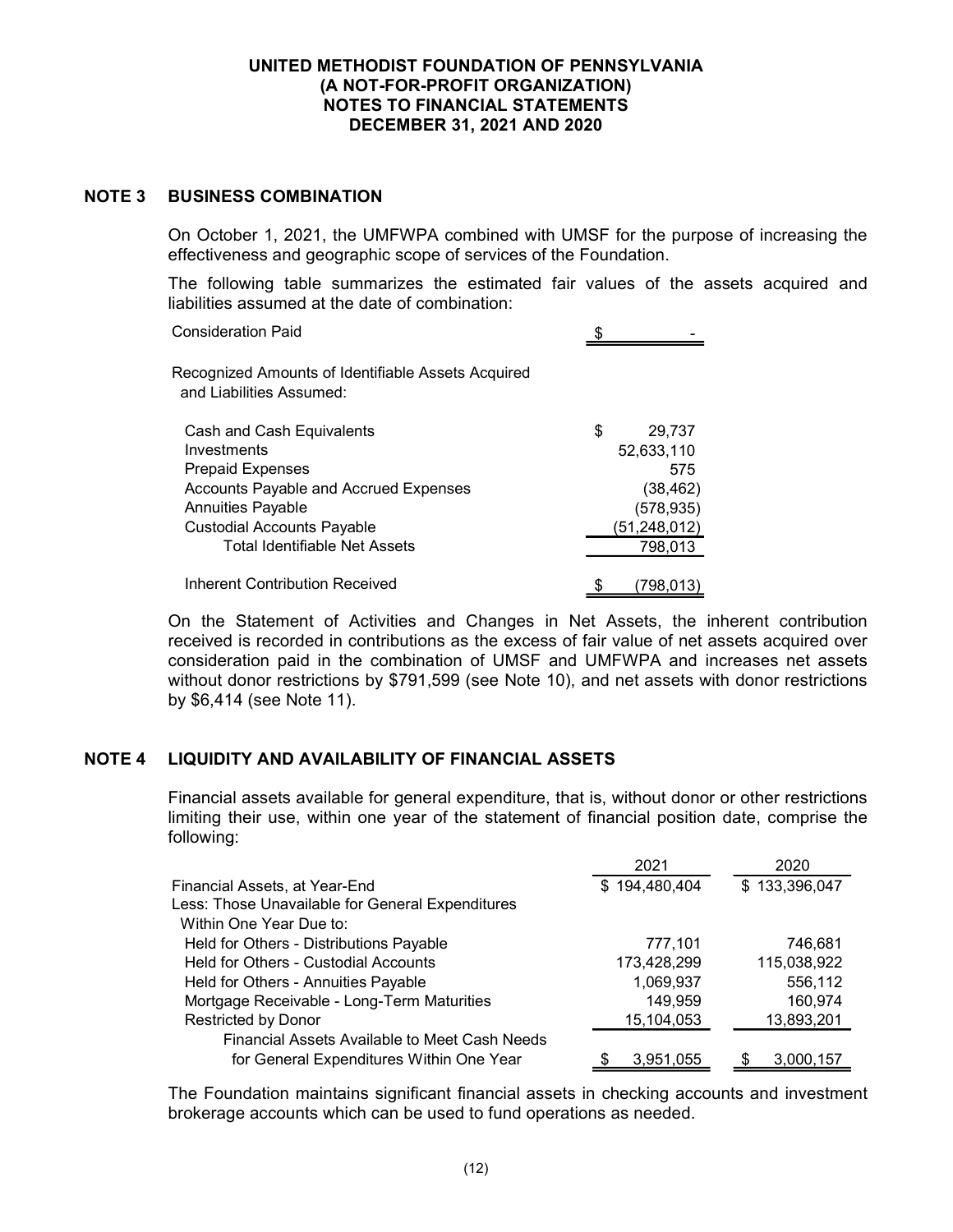## NOTE 5 INVESTMENTS

Investments consisted of the following as of December 31:

|                                      | <b>Fair Value</b> |                 |  |  |
|--------------------------------------|-------------------|-----------------|--|--|
|                                      | 2021              | 2020            |  |  |
| Core Balanced Fund:                  |                   |                 |  |  |
| <b>Money Market Funds</b>            | \$<br>4,427,532   | 5,006,298<br>\$ |  |  |
| <b>Equity Securities</b>             | 86,867,521        | 74,648,353      |  |  |
| <b>Fixed Income Securities</b>       | 20,813,302        | 19,762,458      |  |  |
| Government Securities - Fixed Income | 12,877,068        | 16,238,434      |  |  |
| Insurance                            | 46,419            | 44,374          |  |  |
| Alternative Investments              | 8,568,264         | 7,602,207       |  |  |
|                                      | 133,600,106       | 123,302,124     |  |  |
| Aggressive Fund:                     |                   |                 |  |  |
| <b>Money Market Funds</b>            | 262,099           | 247,909         |  |  |
| <b>Equity Securities</b>             | 6,423,255         | 5,440,343       |  |  |
| <b>Fixed Income Securities</b>       | 716,041           | 604,255         |  |  |
| Government Securities - Fixed Income | 369,106           | 526,290         |  |  |
|                                      | 7,770,501         | 6,818,797       |  |  |
| Income and Growth Fund:              |                   |                 |  |  |
| <b>Money Market Funds</b>            | 238,688           | 150,924         |  |  |
| <b>Equity Securities</b>             | 506,409           | 421,327         |  |  |
| <b>Fixed Income Securities</b>       | 1,464,121         | 1,272,171       |  |  |
| Government Securities - Fixed Income | 417,610           | 364,730         |  |  |
|                                      | 2,626,828         | 2,209,152       |  |  |
| Equity, Fixed and Cash Pools:        |                   |                 |  |  |
| <b>Money Market Funds</b>            | 1,763,486         |                 |  |  |
| <b>Equity Securities</b>             | 32,454,410        |                 |  |  |
| <b>Fixed Income Securities</b>       | 7,080,812         |                 |  |  |
| Government Securities - Fixed Income | 7,485,550         |                 |  |  |
|                                      | 48,784,258        |                 |  |  |
| <b>Total Investments</b>             | 192,781,693       | 132,330,073     |  |  |

## NOTE 6 FAIR VALUE MEASUREMENTS

ASC Topic 820, Fair Value Measurements and Disclosures, establishes a framework for measuring fair value of assets and liabilities. That framework provides a fair value hierarchy that prioritizes the inputs to valuation techniques used to measure fair value. The hierarchy gives the highest priority to unadjusted quoted prices in active markets for identical assets or liabilities (Level 1 measurements) and the lowest priority to unobservable inputs (Level 3 measurements). The three levels of the fair value hierarchy under ASC Topic 820 are described on below.

Level  $1$  – Inputs to the valuation methodology are unadjusted quoted prices for identical assets or liabilities in active markets that the Foundation has the ability to access.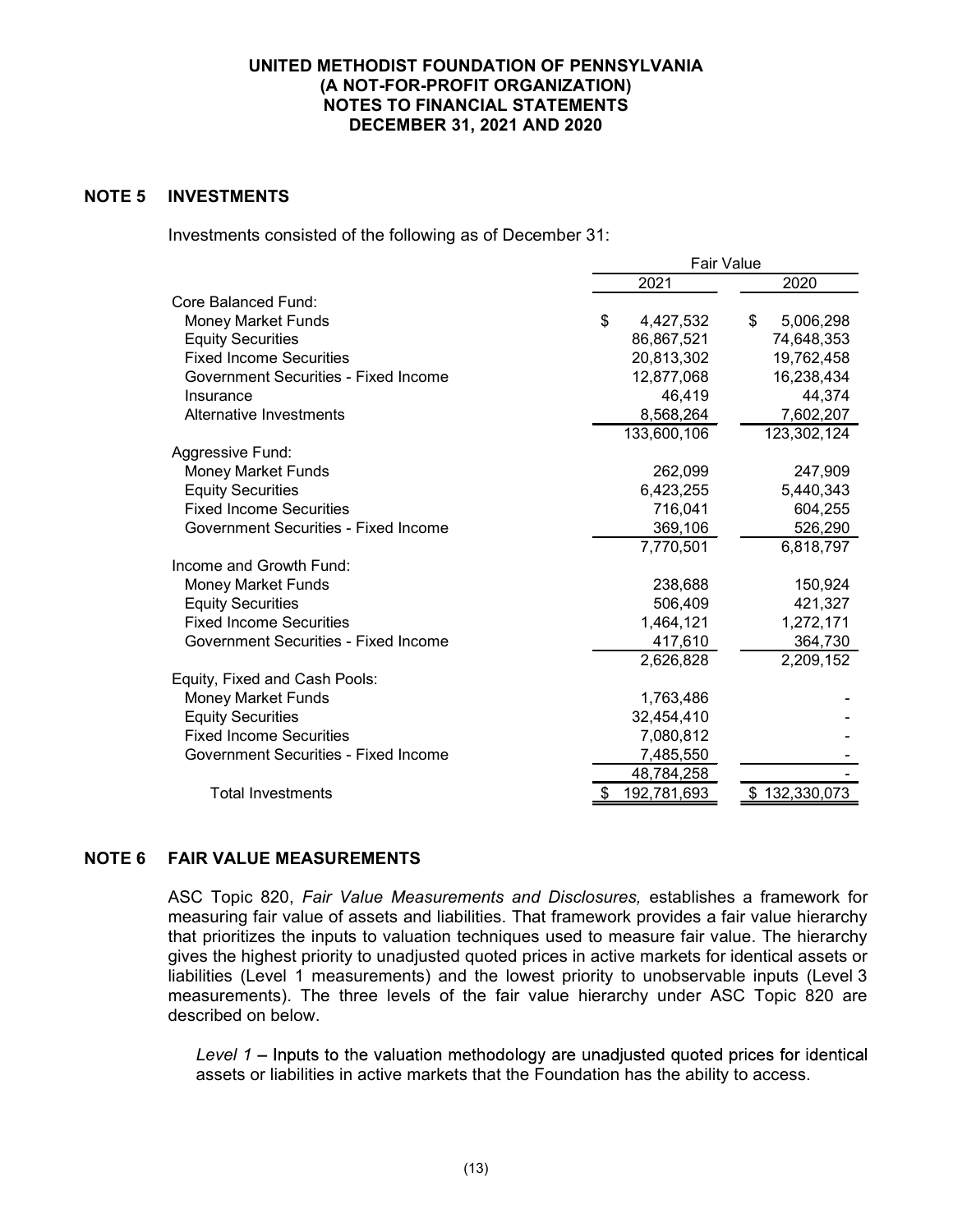## NOTE 6 FAIR VALUE MEASUREMENTS (CONTINUED)

Level 2 – Inputs to the valuation methodology include:

- quoted prices for similar assets or liabilities in active markets;
- quoted prices for identical or similar assets or liabilities in inactive markets;
- inputs other than quoted prices that are observable for the asset or liability;
- inputs that are derived principally from, or corroborated by, observable market a. data, by correlation, or other means.

If the asset or liability has a specified (contractual) term, the level 2 input must be observable for substantially the full term of the asset or liability.

Level  $3$  – Inputs to the valuation methodology are unobservable and significant to the fair value measurement.

The asset or liability's fair value measurement level within the fair value hierarchy is based on the lowest level of any input that is significant to the fair value measurement. Valuation techniques used need to maximize the use of observable inputs and minimize the use of unobservable inputs.

The following is a description of the valuation methodology used for investments measured at fair value:

Money Market Funds: Valued at the net asset value of shares held by the Foundation at year-end.

Marketable Equity Securities: Valued using quoted stock prices from national exchanges at year-end.

Fixed Income Securities: Valued at the quoted market price from independent quotation bureaus at year-end.

Government Securities: Valued at the quoted market price from independent quotation bureaus at year-end.

Custodial Accounts: Valued using observable inputs that were obtained from the sources listed above.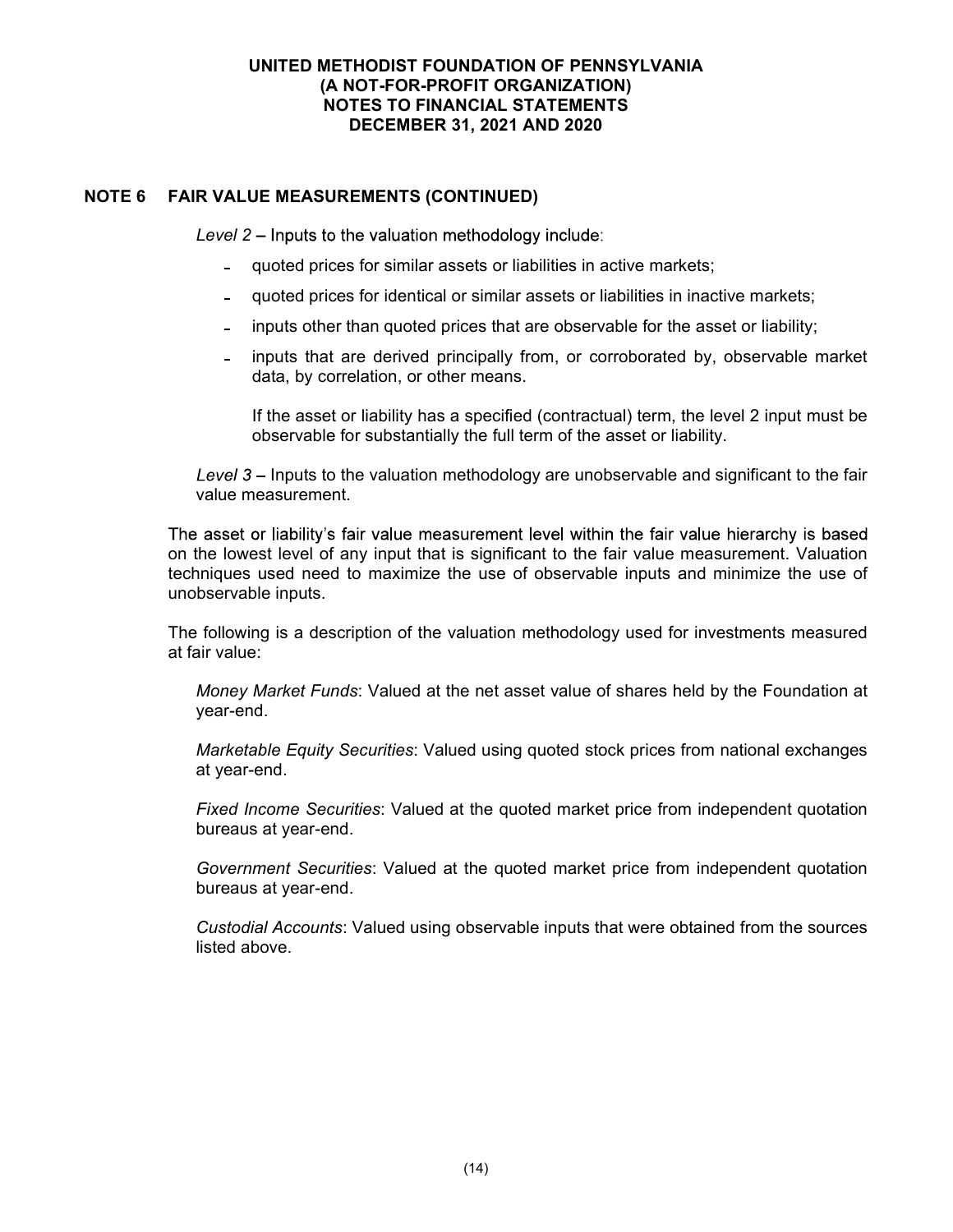# NOTE 6 FAIR VALUE MEASUREMENTS (CONTINUED)

The following table sets forth by level, within the fair value hierarchy, certain of the Foundation's financial assets and liabilities at fair value as of December 31, 2021:

|                                |                 | Fair Value Measurements at Reporting Date Using: |                   |                |  |  |  |
|--------------------------------|-----------------|--------------------------------------------------|-------------------|----------------|--|--|--|
|                                |                 | <b>Quoted Prices</b>                             | Significant Other | Significant    |  |  |  |
|                                |                 | in Active Markets                                | Observable        | Unobservable   |  |  |  |
|                                |                 | for Identical                                    | Inputs            | Inputs         |  |  |  |
|                                | Total           | (Level 1)                                        | (Level 2)         | (Level 3)      |  |  |  |
| <b>ASSETS</b>                  |                 |                                                  |                   |                |  |  |  |
| Money Market Funds             | \$<br>6,691,805 | \$<br>6,691,805                                  | \$                | \$             |  |  |  |
| <b>Equity Securities</b>       | 126,251,595     | 126,251,595                                      |                   |                |  |  |  |
| <b>Fixed Income Securities</b> | 30,074,276      | 10,582,991                                       | 19,491,285        |                |  |  |  |
| <b>Government Securities -</b> |                 |                                                  |                   |                |  |  |  |
| <b>Fixed Income</b>            | 21,149,334      |                                                  | 21,149,334        |                |  |  |  |
| Insurance                      | 46,419          |                                                  |                   | 46,419         |  |  |  |
| Alternative Investments        | 8,568,264       |                                                  |                   | 8,568,264      |  |  |  |
| <b>Total Investments</b>       | 192,781,693     | 143,526,391                                      | 40,640,619        | 8,614,683      |  |  |  |
| Beneficial Interest in         |                 |                                                  |                   |                |  |  |  |
| Perpetual Trust                | 644,820         |                                                  |                   | 644,820        |  |  |  |
| <b>Total Assets</b>            | \$193,426,513   | 143,526,391<br>S                                 | 40,640,619<br>\$  | 9,259,503<br>S |  |  |  |
| <b>LIABILITIES</b>             |                 |                                                  |                   |                |  |  |  |
| <b>Custodial Accounts</b>      | 173,428,299     | \$                                               | 173,428,299       | \$             |  |  |  |
| <b>Total Liabilities</b>       | 173,428,299     | \$                                               | 173,428,299       | \$             |  |  |  |

Investments accounted for at net asset value per share or its equivalent as of December 31, 2021 are as follows:

| Alternative Investments        | Fair Value |           | Unfunded<br>Commitments |                          |           | Redemption<br>Frequency | Redemption<br>Notice Period |
|--------------------------------|------------|-----------|-------------------------|--------------------------|-----------|-------------------------|-----------------------------|
| Summit Partners Sustainable    |            |           |                         |                          |           |                         |                             |
|                                |            |           |                         |                          |           |                         |                             |
| Opps L/S QP Fund               | \$         | 1,530,106 | \$                      |                          | Quarterly | 30 Days                 |                             |
| Partners Group Private Equity  |            |           |                         |                          |           |                         |                             |
| Master Fund                    |            | 2,052,416 |                         | ٠                        | Monthly   | <b>Tender Offer</b>     |                             |
| CQS ABS Feeder Fund            |            | 678,125   |                         | ٠                        | Quarterly | 95 Days                 |                             |
| Hawk Ridge Partners Offshore   |            | 977,155   |                         | $\overline{\phantom{a}}$ | Quarterly | 95 Days                 |                             |
| Alkeon Growth Offshore         |            | 1.990.661 |                         | $\overline{\phantom{a}}$ | Monthly   | 30 Days                 |                             |
| <b>Black Stone Real Estate</b> |            |           |                         |                          |           |                         |                             |
| Income Trust                   |            | 1,339,801 |                         |                          | Monthly   | 1 Day                   |                             |
|                                |            | 8,568,264 | \$                      |                          |           |                         |                             |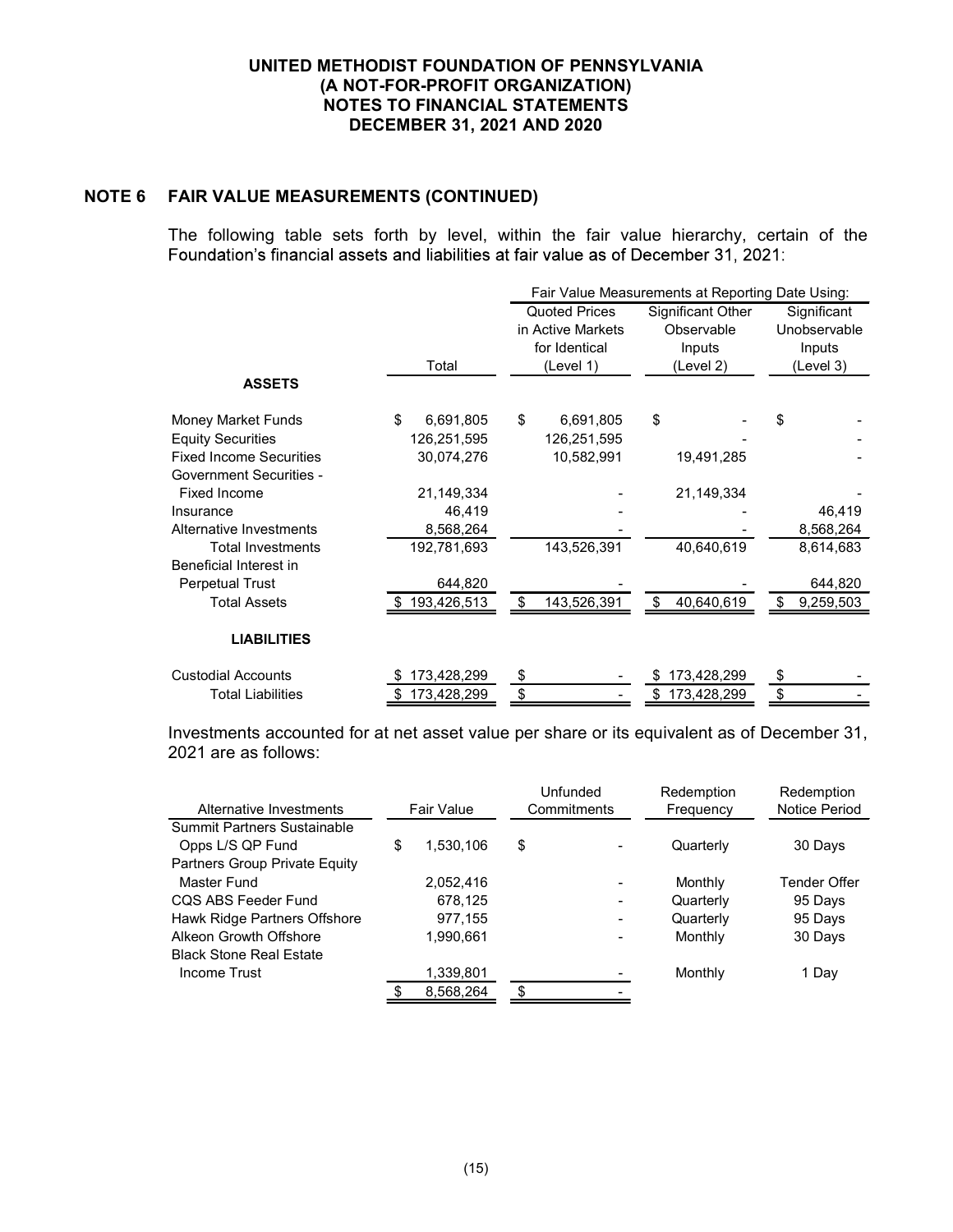# NOTE 6 FAIR VALUE MEASUREMENTS (CONTINUED)

The following table sets forth by level, within the fair value hierarchy, certain of the Foundation's financial assets and liabilities at fair value as of December 31, 2020:

|                                |                    | Fair Value Measurements at Reporting Date Using: |                   |                  |  |  |  |
|--------------------------------|--------------------|--------------------------------------------------|-------------------|------------------|--|--|--|
|                                |                    | <b>Quoted Prices</b>                             | Significant Other | Significant      |  |  |  |
|                                |                    | in Active Markets                                | Observable        | Unobservable     |  |  |  |
|                                |                    | for Identical                                    | Inputs            | Inputs           |  |  |  |
|                                | Total              | (Level 1)                                        | (Level 2)         | (Level 3)        |  |  |  |
| <b>ASSETS</b>                  |                    |                                                  |                   |                  |  |  |  |
| Money Market Funds             | \$<br>5,405,131    | \$<br>5,405,131                                  | \$                | \$               |  |  |  |
| <b>Equity Securities</b>       | 80,510,023         | 80,510,023                                       |                   |                  |  |  |  |
| <b>Fixed Income Securities</b> | 21,638,884         | 11,253,463                                       | 10,385,421        |                  |  |  |  |
| <b>Government Securities -</b> |                    |                                                  |                   |                  |  |  |  |
| <b>Fixed Income</b>            | 17,129,454         |                                                  | 17,129,454        |                  |  |  |  |
| Insurance                      | 44,374             |                                                  |                   | 44,374           |  |  |  |
| Alternative Investments        | 7,602,207          |                                                  |                   | 7,602,207        |  |  |  |
| <b>Total Investments</b>       | 132,330,073        | 97,168,617                                       | 27,514,875        | 7,646,581        |  |  |  |
| Beneficial Interest in         |                    |                                                  |                   |                  |  |  |  |
| <b>Perpetual Trust</b>         | 638,649            |                                                  |                   | 638,649          |  |  |  |
| <b>Total Financial Assets</b>  | 132,968,722<br>S.  | \$<br>97,168,617                                 | \$<br>27,514,875  | -\$<br>8,285,230 |  |  |  |
| <b>LIABILITIES</b>             |                    |                                                  |                   |                  |  |  |  |
| <b>Custodial Accounts</b>      | 115,038,922        | \$                                               | 115,038,922       | \$               |  |  |  |
| <b>Total Liabilities</b>       | 115,038,922<br>\$. | \$                                               | 115,038,922<br>\$ | \$               |  |  |  |

Investments accounted for at net asset value per share or its equivalent as of December 31, 2020 are as follows:

|                                    |            |           | Unfunded                     | Redemption | Redemption          |
|------------------------------------|------------|-----------|------------------------------|------------|---------------------|
| Alternative Investments            | Fair Value |           | Commitments                  | Frequency  | Notice Period       |
| <b>Summit Partners Sustainable</b> |            |           |                              |            |                     |
| Opps L/S QP Fund                   | \$         | 1,243,429 | \$                           | Quarterly  | 30 Days             |
| Partners Group Private Equity      |            |           |                              |            |                     |
| Master Fund                        |            | 1.642.163 |                              | Quarterly  | <b>Tender Offer</b> |
| COS ABS Feeder Fund                |            | 611,969   | $\qquad \qquad \blacksquare$ | Quarterly  | 95 Days             |
| Hawk Ridge Partners Offshore       |            | 851,022   | $\overline{\phantom{0}}$     | Quarterly  | 60 Days             |
| Alkeon Growth Offshore             |            | 2,206,458 | -                            | Quarterly  | 30 days             |
| <b>Black Stone Real Estate</b>     |            |           |                              |            |                     |
| Income Trust                       |            | 1,047,166 |                              | Monthly    | 30 days             |
|                                    |            | 7,602,207 |                              |            |                     |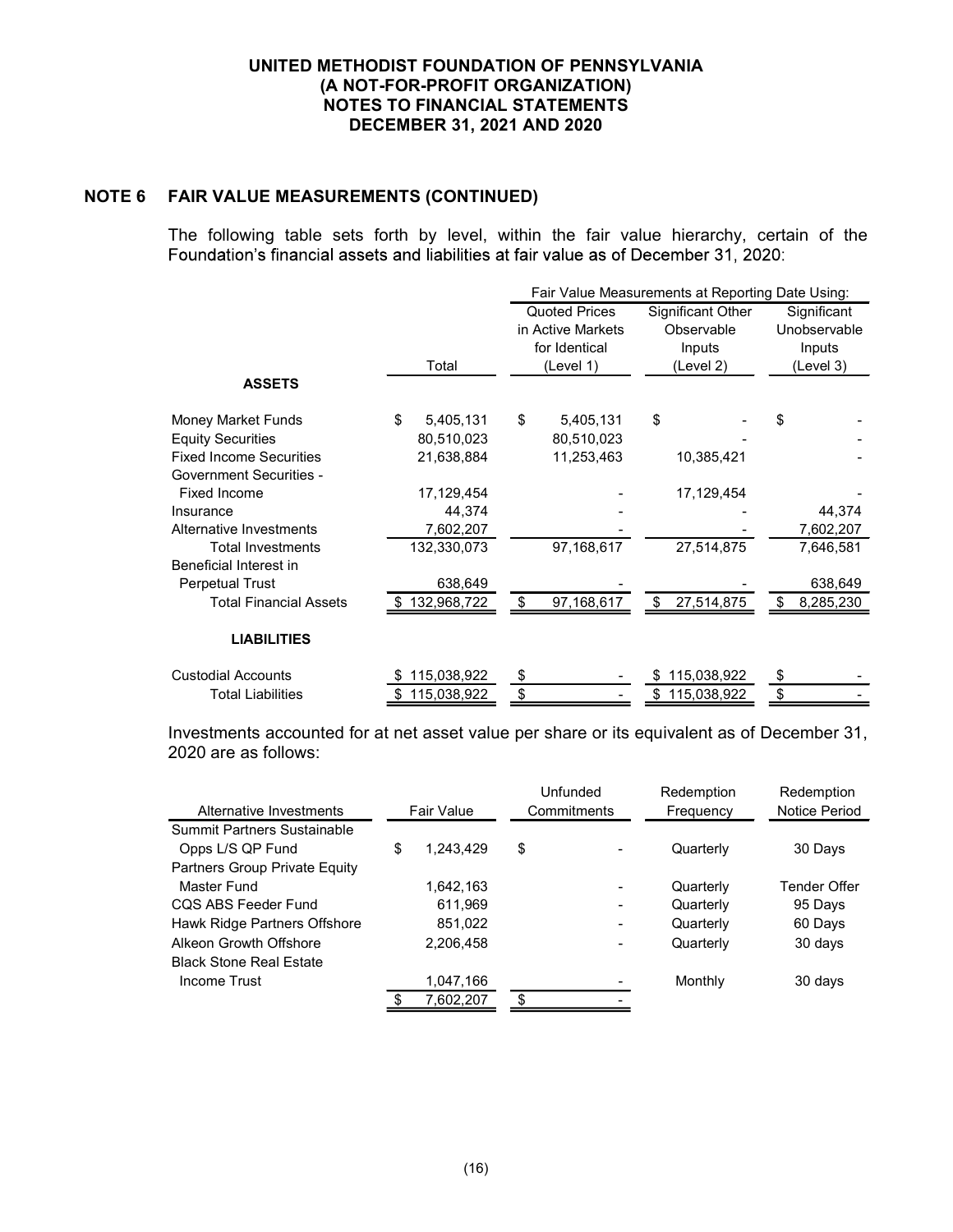## NOTE 6 FAIR VALUE MEASUREMENTS (CONTINUED)

### Beneficial Interest in Perpetual Trust

The Foundation has a beneficial interest in an independent trust whose trustee has exclusive control of the management and investment of the assets. The principal of the trust is restricted and may not be invaded by the Foundation. Distributions of income from the trust are made annually and their use is not subject to donor restriction.

Significant unobservable inputs related to the beneficial interest in perpetual trust at December 31, 2021 and 2020 are as follows:

**Principal** 

|                                                        | <b>Fair Value</b> |      |         | <b>FIIIIUI</b> µdi<br>Valuation    | Unobservable               |  |  |
|--------------------------------------------------------|-------------------|------|---------|------------------------------------|----------------------------|--|--|
| Instrument                                             | 2021              | 2020 |         | Techniaue                          | Inputs                     |  |  |
| <b>Beneficial</b><br>Interest<br>In Perpetual<br>Trust | \$<br>644.820     | \$   | 638,649 | <b>FMV of Trust</b><br>Investments | Time<br>Period of<br>Trust |  |  |

Purchases, sales, and transfers in and out of the beneficial interest in perpetual trust for the years ended December 31, 2021 and 2020 are as follows:

|                      | 2021                          | 2020                     |
|----------------------|-------------------------------|--------------------------|
| <b>Purchases</b>     | S<br>$\overline{\phantom{a}}$ | $\sim$                   |
| <b>Sales</b>         | $\overline{\phantom{0}}$      | $\overline{\phantom{0}}$ |
| Transfers In         | $\overline{\phantom{0}}$      |                          |
| <b>Transfers Out</b> | 28,550                        | 24,776                   |

#### NOTE 7 MORTGAGES RECEIVABLE

Mortgages receivable consisted of the following:

See Note 14 Related Party Transactions, for additional mortgage information.

| Description                                       | 2021    | 2020    |  |  |
|---------------------------------------------------|---------|---------|--|--|
| Executive Director Mortgage - 15 Years at 4.375%; |         |         |  |  |
| Matures June 2023                                 | 160.974 | 171.518 |  |  |

Mortgages receivable collections are scheduled as follows:

| Years Ending December 31. | Amount  |
|---------------------------|---------|
| 2022                      | 11.015  |
| 2023                      | 149,959 |
| Total                     | 160.974 |

In April 2022, the Executive Director refinanced his mortgage with a commercial lender. As a result, the Foundation received payment in full on the outstanding balance.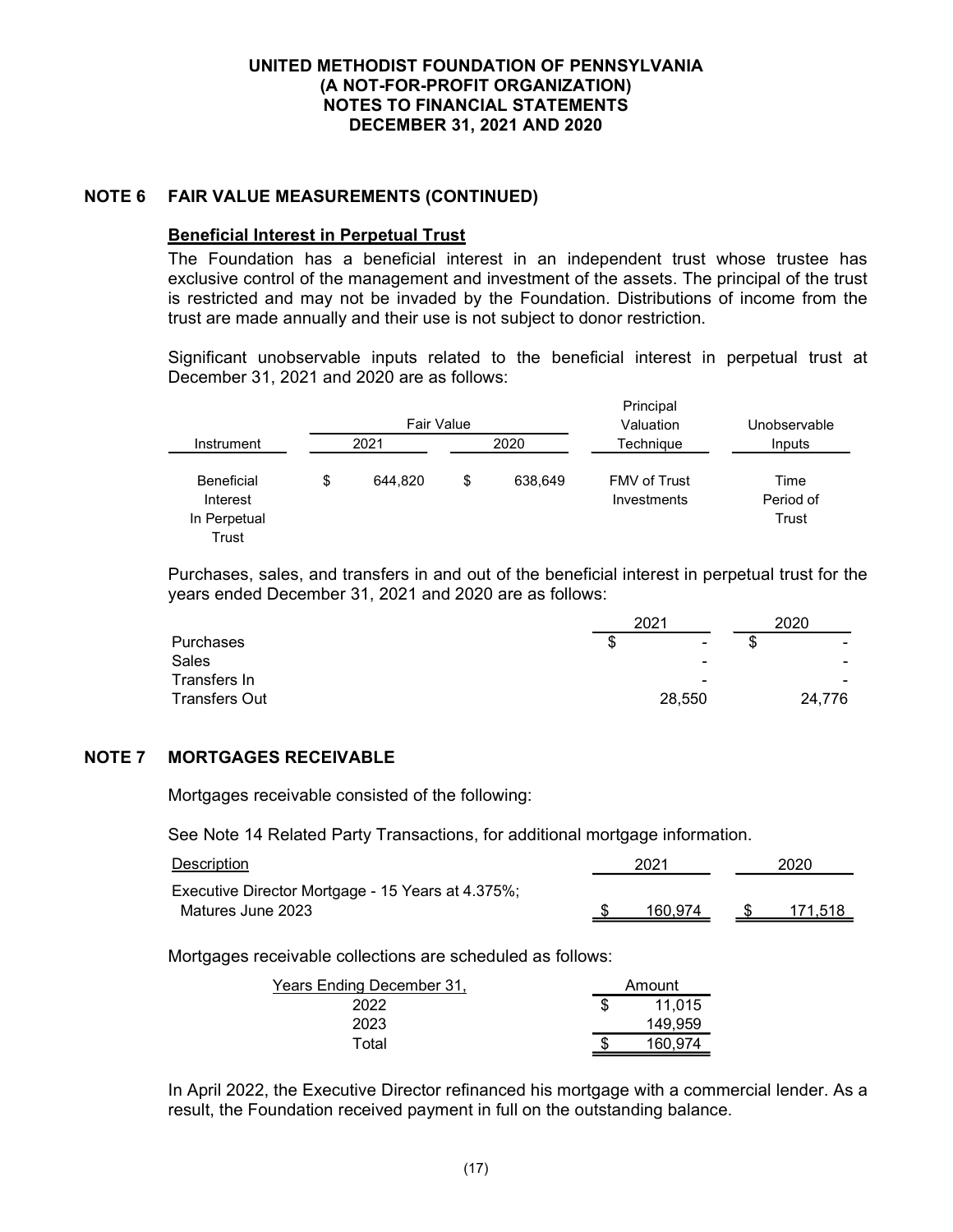## NOTE 8 PROPERTY AND EQUIPMENT

Property and equipment consisted of the following at December 31:

|                                | 2021 |            |  | 2020       |
|--------------------------------|------|------------|--|------------|
| Buildings and Improvements     |      | 369.994    |  | 369.994    |
| <b>Furniture and Fixtures</b>  |      | 90.667     |  | 90,666     |
|                                |      | 460.661    |  | 460,660    |
| Less: Accumulated Depreciation |      | (226, 639) |  | (204, 809) |
| Гоtal                          |      | 234.022    |  | 255,851    |

## NOTE 9 GIFT ANNUITIES

The Foundation entered into charitable gift annuities with donors who seek irrevocably to transfer assets to the Foundation in exchange for a guaranteed stream of fixed payments for life to specified annuitants, a current income tax deduction, and ultimately the gift of the remainder interest to a United Methodist cause of their choosing. These gift vehicles were established through a contractual agreement between the donor and the Foundation, and the payments to the annuitants become a general obligation of the Foundation.

Gift annuity liabilities totaled \$1,069,937 and \$556,112 as of December 31, 2021 and 2020, respectively. The present value of the annuities payable as of December 31, 2021 and 2020, utilizing a discount rate of 4.0% to 4.25% for both years ended December 31, 2021 and 2020, and the remaining life expectancy of each respective annuitant, was \$1,252,611 and \$416,202, respectively. Upon the death of an annuitant, the remaining principal is distributed to his or her designated charitable beneficiaries.

Occasionally annuitants outlive the stream of payments provided by the fair value of their gift annuities. The Foundation has established an Annuity Reserve Fund (see Note 10) to cover payments in excess of what the gift annuities' fair value is expected to provide. Such excess payments totaled \$20,423 and \$7,534 for the years ended December 31, 2021 and 2020. Future potential liability for these annuitants total \$467,157, as of December 31, 2021, estimated based on their current revised life expectancies.

## NOTE 10 NET ASSETS WITHOUT DONOR RESTRICTIONS

Net assets without donor restrictions consisted of the following at December 31:

|                                               | 2021            |   | 2020      |
|-----------------------------------------------|-----------------|---|-----------|
| <b>Net Operating Assets</b>                   | \$<br>1,556,670 | S | 1,199,325 |
| <b>Board-Designated Bequest Fund</b>          | 171,629         |   | 189,157   |
| <b>Board-Designated Endowment Fund</b>        | 1,447,381       |   | 1,347,588 |
| <b>Board-Designated Capital Reserve</b>       | 177,568         |   | 172,404   |
| <b>Board-Designated Annuity Reserve</b>       | 493,057         |   | 154,017   |
| Board-Designated Ministry Opportunity Fund    | 68,594          |   | 273,799   |
| Board-Designated United Methodist Stewardship |                 |   |           |
| <b>Foundation Fund</b>                        | 294,375         |   |           |
| Total                                         | 4,209,274       |   | 3,336,290 |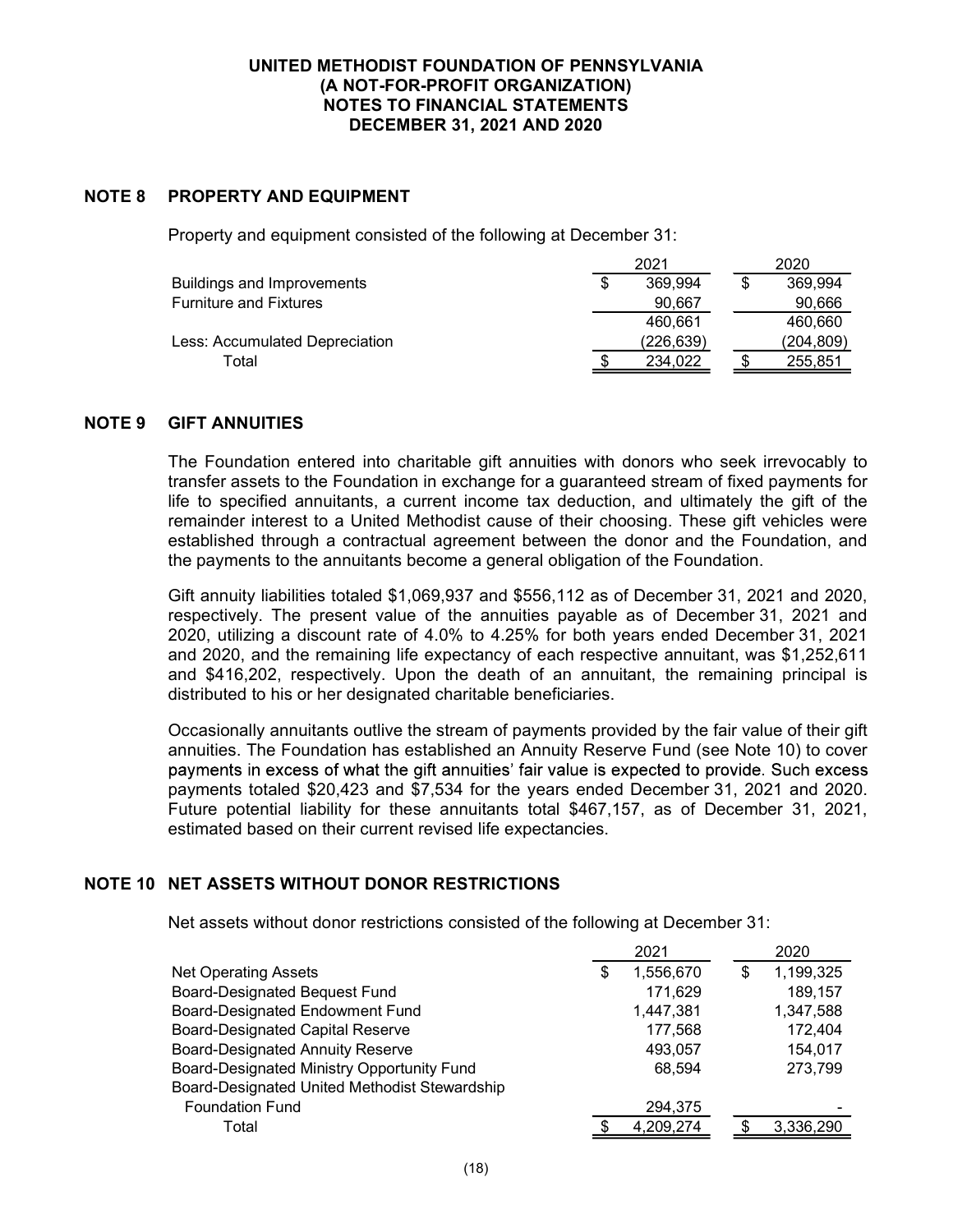### NOTE 10 NET ASSETS WITHOUT DONOR RESTRICTIONS (CONTINUED)

The Bequest Fund represents bequests without donor restrictions received by the Foundation. The Board voted to hold these funds separately until a suitable usage was determined.

The Endowment Fund represents a contribution without donor restrictions received by the Foundation. The Board voted to use the fund earnings to establish a grant program to support various United Methodist agencies and programs. Changes in the Endowment Fund's net assets for years ended December 31 are as follows:

|                                               | 2021      | 2020       |
|-----------------------------------------------|-----------|------------|
| Endowment Fund Net Assets - Beginning of Year | 1.347.588 | 1,233,315  |
| Net Appreciation                              | 148.693   | 161,632    |
| Distributions for Expenditure                 | (48.900)  | (47.359)   |
| Endowment Fund Net Assets - End of Year       | 1.447.381 | 347.588. ا |

The Capital Reserve represents funds without donor restrictions designated by the Board for future capital projects and other expenditures as designated by the Board.

The Annuity Reserve represents funds without donor restrictions designated by the Board to provide additional assets for the annuity program to cover the payments in excess of what the gift annuities' fair value is expected to provide.

The Rev. Paul D. Taylor, Esq. Ministry Opportunity Fund represents funds without donor restrictions designated by the Board from surpluses of the operating budget after all other expenses and reserves have been met. Grants are made from the fund to support churches and ministries within, or associated with, the Conferences in a manner that is consistent with the mission and strategic plan of the Foundation.

The United Methodist Stewardship Foundation Fund, acquired in the combination with UMSF, represents funds without donor restrictions designated by the Board to support churches, ministries, and programming in the SA Conference in a manner that is consistent with the mission and strategic plan of the Foundation.

## NOTE 11 NET ASSETS WITH DONOR RESTRICTIONS

Net assets with donor restriction consisted of the following net asset composition by type of fund at December 31:

|                                        |   | 2021       | 2020       |
|----------------------------------------|---|------------|------------|
| Beneficial Interest in Perpetual Trust | S | 644.820    | 638.649    |
| Donor-Restricted Endowment Funds:      |   |            |            |
| Donor-Restricted Amounts Required      |   |            |            |
| to be Maintained in Perpetuity         |   | 10,824,118 | 10,818,918 |
| <b>Accumulated Investment Gains</b>    |   | 3,635,115  | 2,435,634  |
| Total                                  |   | 15.104.053 | 13,893,201 |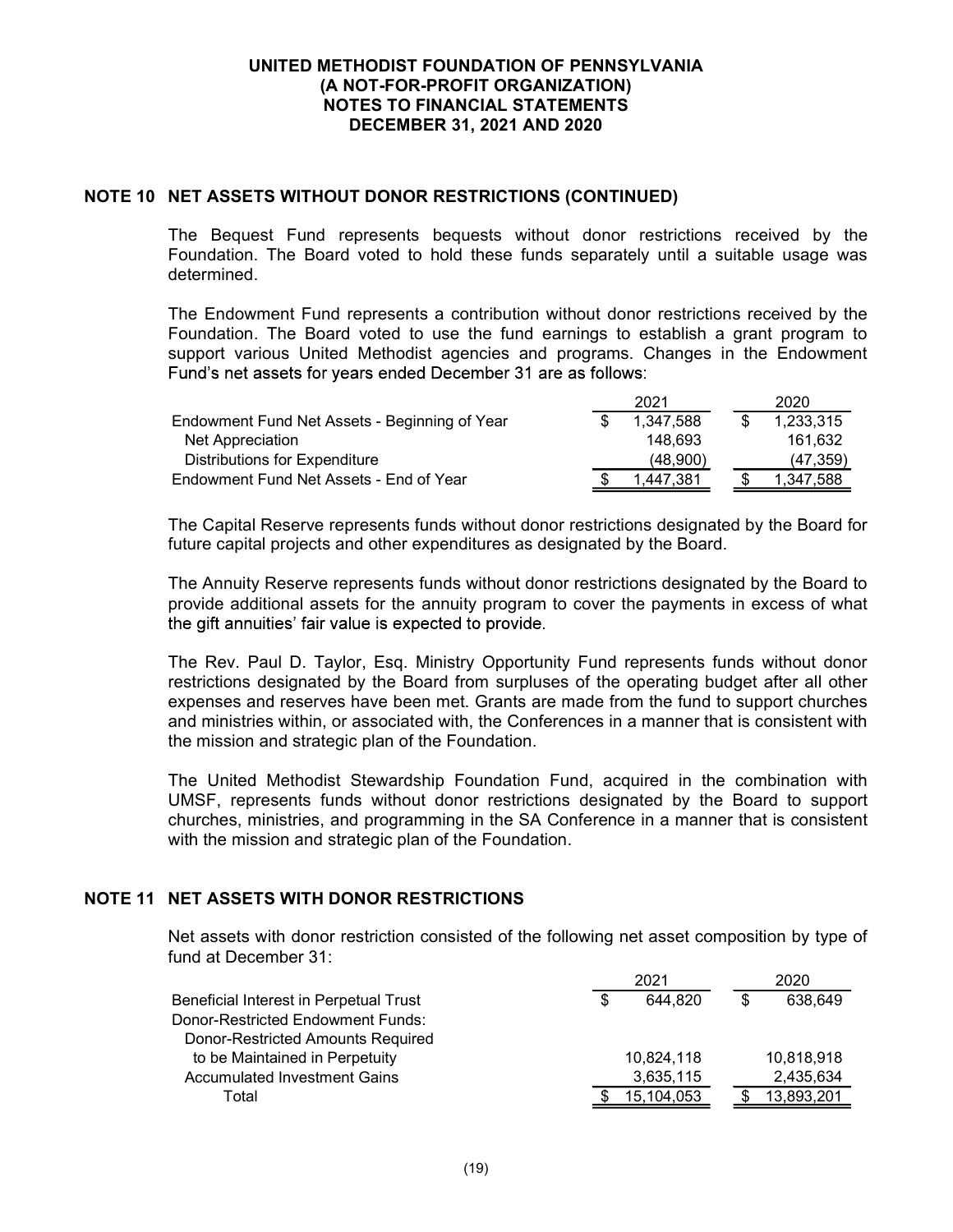## NOTE 11 NET ASSETS WITH DONOR RESTRICTIONS (CONTINUED)

As of December 31, 2021 and 2020, the Foundation has a donor-designated endowment, the Kelley Fund, with funds totaling \$13,513 and \$12,596, respectively. This endowment resulted from a donor-restricted contribution received by the Foundation and is therefore, classified and reported as a Net Asset with Donor Restrictions. This endowment is invested in the Core Balanced Fund. Spending is determined based on the quarterly distribution methodology described in Note 1 to be used in accordance with the restrictions of the donor.

As of December 31, 2021 and 2020, the Foundation has a donor-designated endowment, the Wesleyan Heritage Fund, with funds totaling \$156,225 and \$151,583, respectively. This endowment resulted from donor-restricted contributions received by the Foundation and matching funds from the Foundation's Bequest Fund, which, when made, become subject to the same restrictions as the donor contributions. These collectively are classified and reported as Net Assets with Donor Restrictions. This endowment provides current and previous Board members with the opportunity to demonstrate financial stewardship leadership to individuals, churches, and agencies of the Conferences. Distributions from income earned by the fund will be used to support ministry and missions consistent with the teachings of John and Charles Wesley at the discretion of the Board, subject to the limitation that the fund be maintained at a minimum level of \$100,000.

As of December 31, 2021 and 2020, the Foundation has a donor-designated endowment, the Andrew W. and Jane Stewart Smith Seminary Scholarship Fund, with funds totaling \$7,034,596 and \$6,378,256, respectively. This endowment resulted from a donor-restricted contribution received by the Foundation and is therefore classified and reported as a Net Asset with Donor Restrictions. This endowment is invested in the Core Balanced Fund. Spending is determined based on the quarterly distribution methodology described in Note 1 to be used in accordance with the restrictions of the donor.

As of December 31, 2021 and 2020, the Foundation has a donor-designated endowment, the Andrew W. and Jane Stewart Smith Charitable Gift Fund, with funds totaling \$6,608,891 and \$6,153,259, respectively. This endowment resulted from a donor-restricted contribution received by the Foundation in 2019 and is therefore classified and reported as a Net Asset with Donor Restrictions. This endowment is invested in the Core Balanced Fund. Spending is determined based on the quarterly distribution methodology described in Note 1 to be used in accordance with the restrictions of the donor.

As of December 31, 2021 and 2020, the Foundation has a donor-designated fund, the Sperry Donor Advised Funds, with funds totaling \$572,836 and \$558,858, respectively. This fund resulted from donor-restricted contributions received by the Foundation and is therefore classified and reported as a Net Asset with Donor Restrictions. The donor advisor works with the Foundation to recommend potential grant recipients. The Board takes these recommendations under advisement when approving grants from the fund.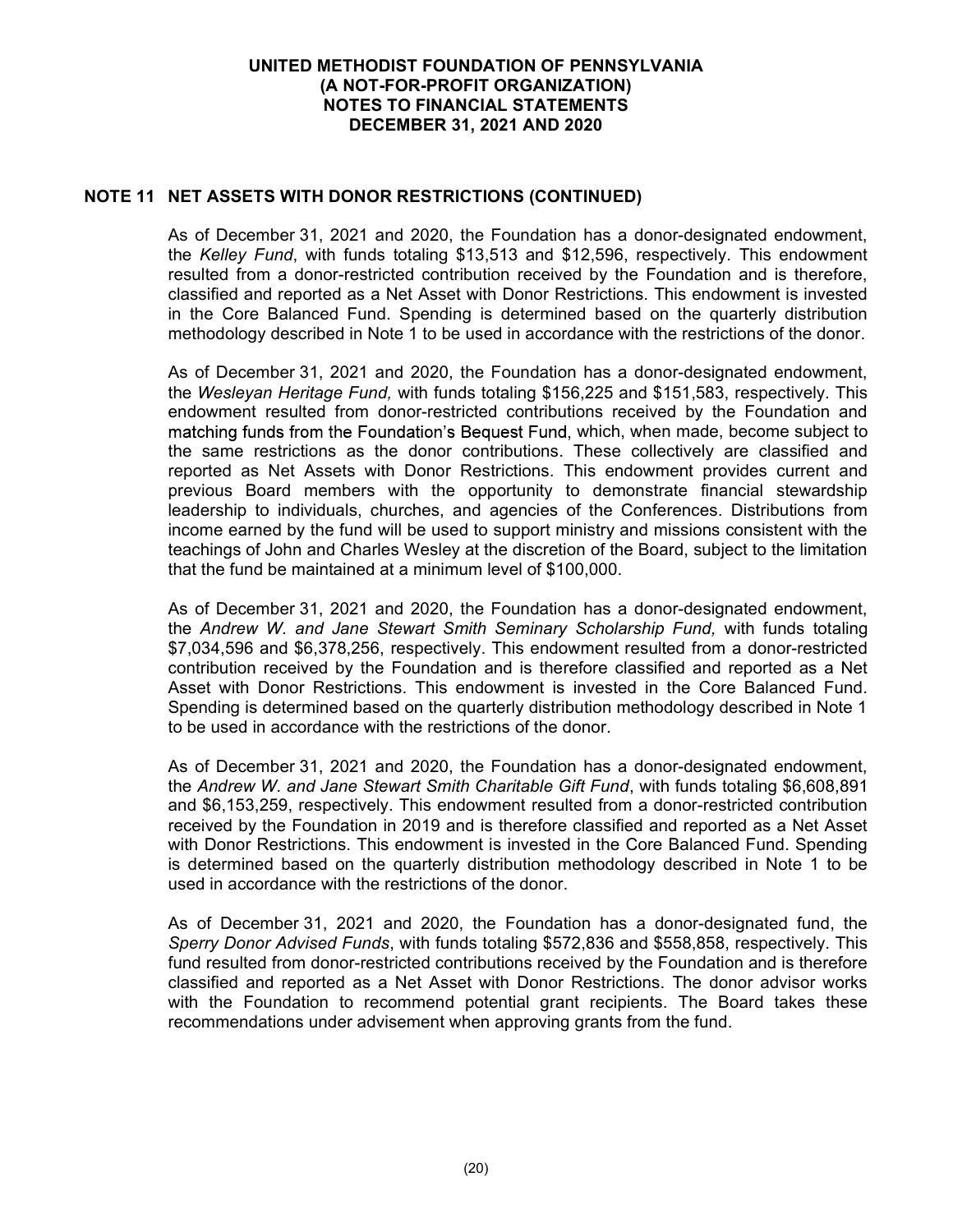## NOTE 11 NET ASSETS WITH DONOR RESTRICTIONS (CONTINUED)

As of December 31, 2021, the Foundation has a donor-designated fund, the SAC Stewardship Education Fund, with funds totaling \$66,433. This fund resulted from donorrestricted contributions received by the Foundation and is therefore classified and reported as a Net Asset with Donor Restrictions.

As of December 31, 2021, the Foundation has a donor-designated endowment, the Phyllis Bowers Endowment Fund, with funds totaling \$6,739. This endowment resulted from donorrestricted contributions received by the Foundation and is therefore classified and reported as a Net Asset with Donor Restrictions. The endowment is invested in the Equity, Fixed, and Cash Pools. Spending is determined based on the total return described in Note 1 to be used in accordance with the restrictions of the donors.

Changes in endowment net assets for the year ended December 31, 2021 and 2020 were as follows:

|                                          | 2021       |  |  | 2020       |
|------------------------------------------|------------|--|--|------------|
| Endowment Net Assets - Beginning of Year | 13,254,552 |  |  | 11,766,060 |
| Net Appreciation                         | 1.468.326  |  |  | 1,576,557  |
| Contributions                            | 72.708     |  |  | 160,600    |
| <b>Distributions for Expenditure</b>     | (336, 353) |  |  | (248, 665) |
| Endowment Net Assets - End of Year       | 14.459.233 |  |  | 13.254.552 |

### NOTE 12 RETIREMENT PLANS

The Foundation participates in two retirement plans for eligible employees which are maintained and administered by the General Board of Pensions of the United Methodist Church. The plan for clergy is a defined benefit plan with a defined contribution element. The plan for laity is a defined contribution plan. Contributions to the plans by the Foundation were \$25,083 and \$27,042 for the years ended December 31, 2021 and 2020, respectively.

### NOTE 13 OPERATING LEASE

The Foundation leased office space to the WPA Conference, a related party, under an operating lease with a term that expired June 30, 2020, at a monthly rental of \$850. Total rental income received was \$5,100 for the year ended December 31, 2020.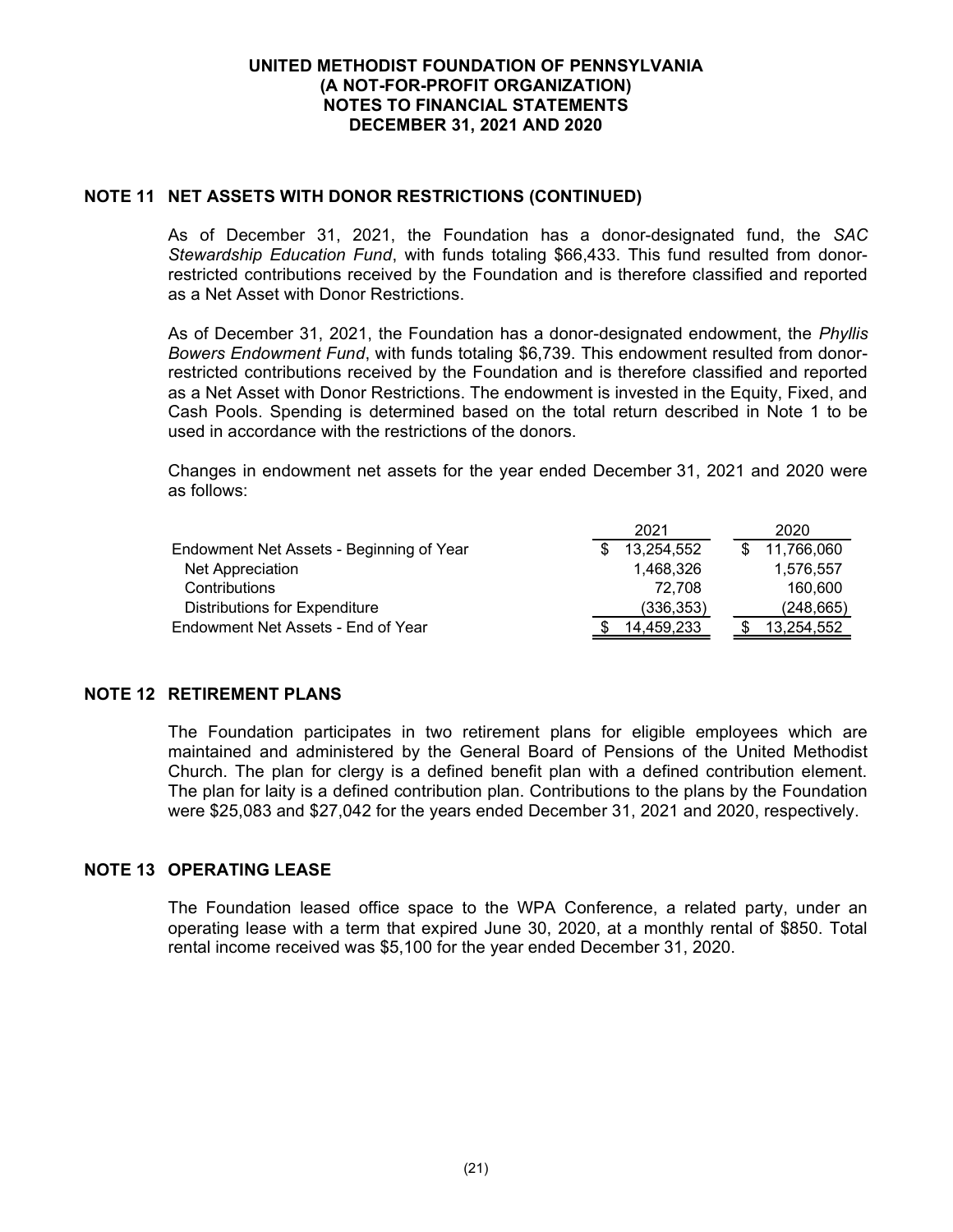## NOTE 14 RELATED PARTY TRANSACTIONS

A mortgage was issued on May 17, 2013 to the executive director to finance his housing in the amount of \$240,000 bearing interest at a rate of 3.75% and was set to mature in May 2018. During 2018, the Board refinanced the mortgage at an interest rate of 4.375% with a maturity of June 1, 2023. All unpaid principal and interest will be due as a balloon payment at the maturity date. This mortgage was issued from the Foundation's net assets without donor restriction and is held in the Bequest Fund. Payment in full was received on this mortgage in April 2022.

The Foundation performs due diligence to ensure that the mortgage rates are competitive with the market and that all appropriate related documentation is obtained at the time each mortgage is issued or refinanced.

Consistent with the Standards of the Discipline of the United Methodist Church, directors and staff of the Foundation waive any economic benefit in transactions with entities in which they have an interest. Such transactions are not material. Refer to Note 7 regarding the executive director mortgage and Note 13 regarding WPA Conference sublet of office space. The WPA Conference processes paychecks and remits payroll taxes for the Foundation. The Foundation reimburses the WPA Conference for payroll expenses. In addition, the Foundation held investment funds for the Conferences and their affiliates totaling \$69,469,139 and \$55,195,128 as of December 31, 2021 and 2020, respectively.

## NOTE 15 FUNCTIONAL EXPENSES

The Foundation chooses to report expenses using natural activity classifications in its statement of activities and changes in net assets. If all expenses for the Foundation were allocated to the functional classes, the expenses would be reported as follows for the years ended December 31, 2021 and 2020:

|                                                 | 2021 |                 |               |                 |
|-------------------------------------------------|------|-----------------|---------------|-----------------|
|                                                 |      | Program         | Management    |                 |
|                                                 |      | <b>Services</b> | and General   | Total           |
| Distribution of Investment Income and Principal | \$   | 4,631,432       | \$            | \$<br>4,631,432 |
| <b>Operating - Salaries and Benefits</b>        |      | 298,845         | 163,598       | 462,443         |
| Operating - Other                               |      | 198,901         | 103,735       | 302,636         |
| Grant Program                                   |      | 887,839         |               | 887,839         |
| Depreciation                                    |      | 13,097          | 8,732         | 21,829          |
| Total                                           |      | 6,030,114       | \$<br>276,065 | \$<br>6,306,179 |
|                                                 | 2020 |                 |               |                 |
|                                                 |      | Program         | Management    |                 |
|                                                 |      | <b>Services</b> | and General   | Total           |
| Distribution of Investment Income and Principal | \$   | 4,471,873       | \$            | \$<br>4,471,873 |
|                                                 |      |                 |               |                 |
| Operating - Salaries and Benefits               |      | 283,784         | 158,763       | 442,547         |
| Operating - Other                               |      | 145.322         | 79.452        | 224,774         |
| Grant Program                                   |      | 470.061         |               | 470.061         |
| Depreciation                                    |      | 13,097          | 8,732         | 21,829          |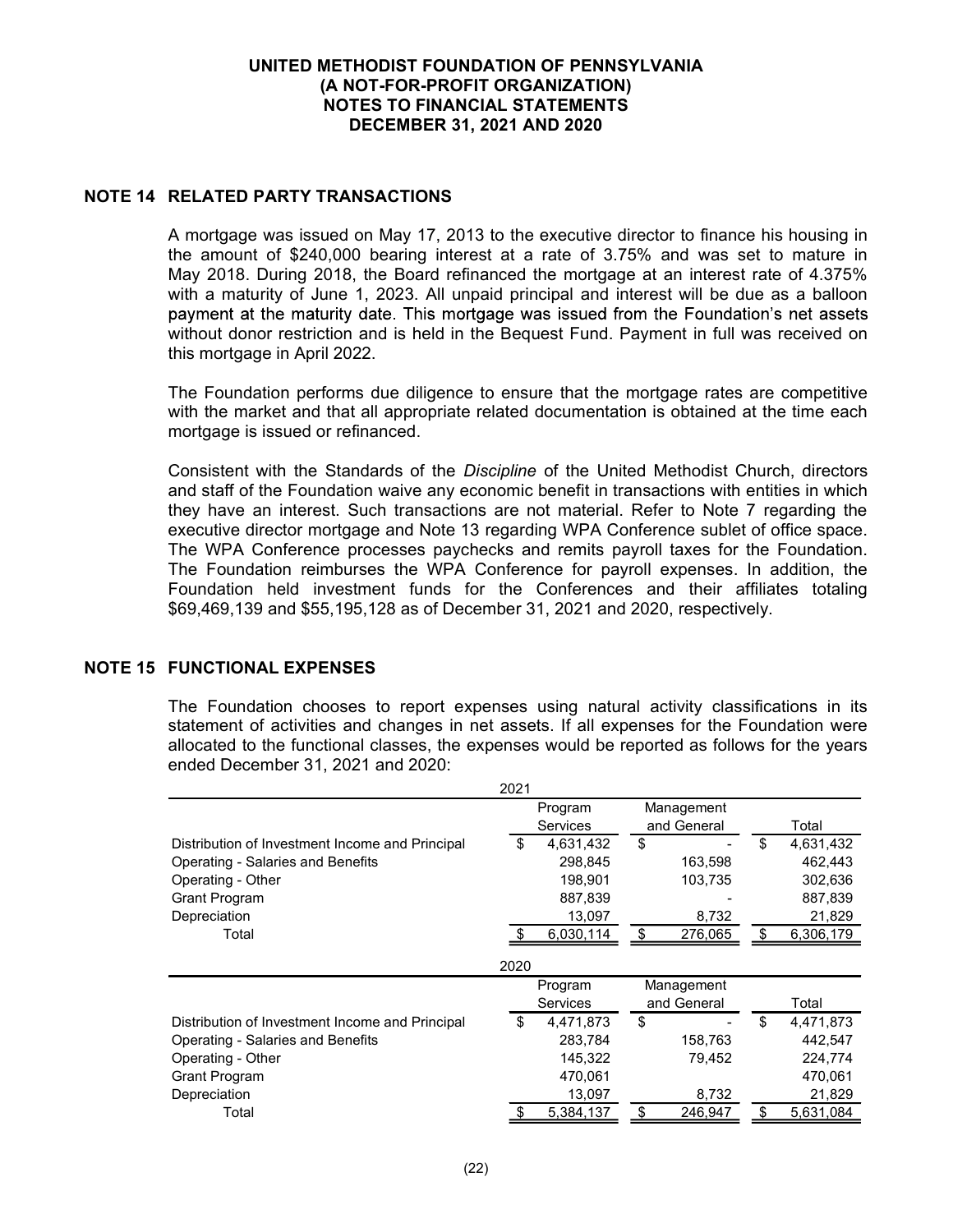## NOTE 15 FUNCTIONAL EXPENSES (CONTINUED)

The expenses that are allocated include salaries and benefits, education, travel, board and committee, office, professional, national association, and building expenses including depreciation. These expenses are allocated based on personnel costs.

# **NOTE 16 OPERATING EXPENSES - OTHER**

Operating - Other expenses consisted of the following as of December 31:

| 2021 |         |    | 2020    |  |  |
|------|---------|----|---------|--|--|
| \$   | 8.471   | \$ | 6,603   |  |  |
|      | 27,079  |    | 43,380  |  |  |
|      | 115,384 |    | 56,493  |  |  |
|      | 42.114  |    | 21,902  |  |  |
|      | 52,882  |    | 43,750  |  |  |
|      | 1,323   |    | 1,203   |  |  |
|      | 55,383  |    | 51,443  |  |  |
|      | 302,636 |    | 224,774 |  |  |
|      |         |    |         |  |  |